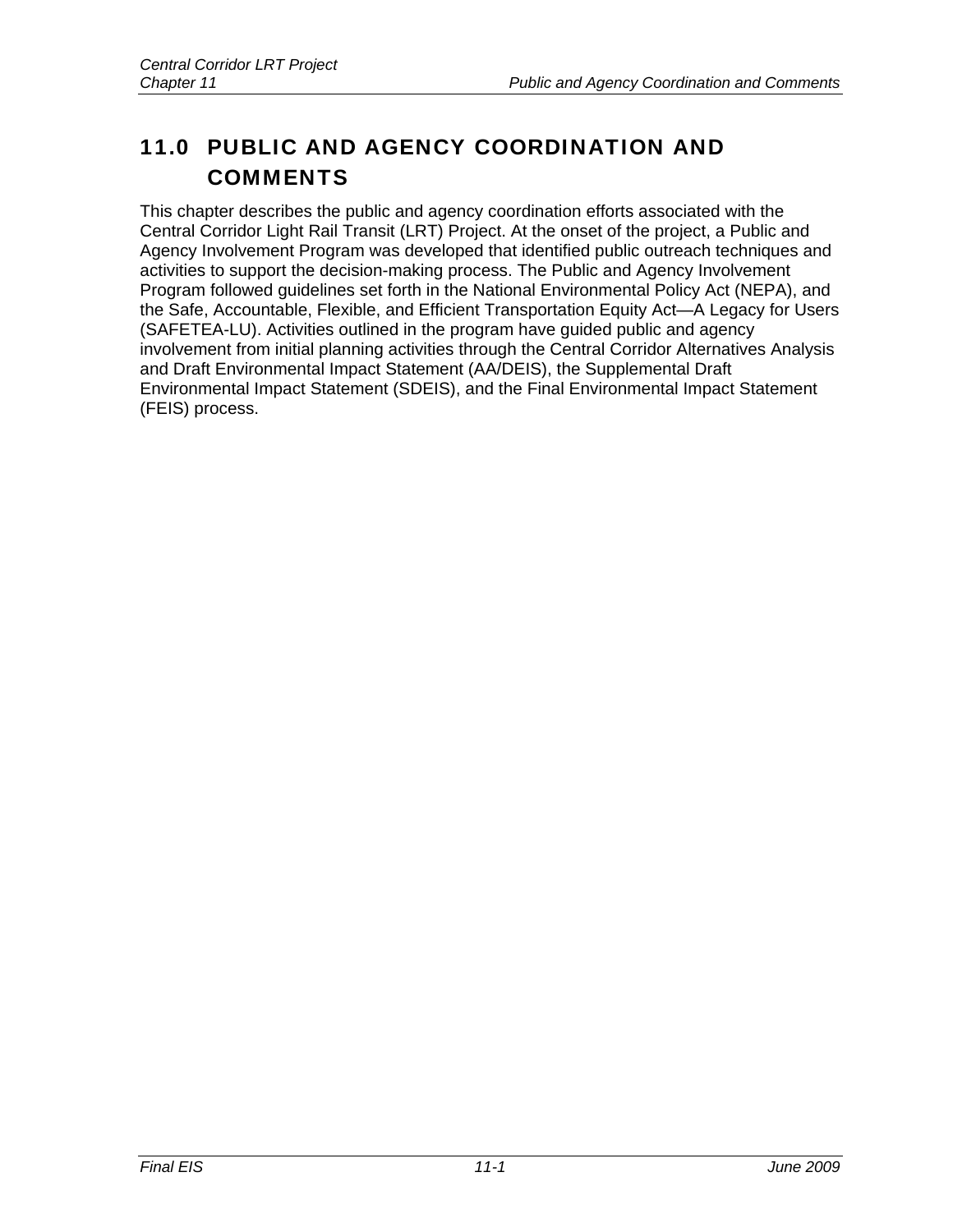# **11.1 Public Involvement**

Public involvement and agency coordination is critical to the success of any project with the potential to affect the surrounding community, metropolitan region, and state. Planning for the Central Corridor LRT Project involved extensive consultation with the affected public and coordination among participating agencies. The affected public includes those residents living within the Central Corridor LRT Study Area, along with individuals, businesses, community groups and social clubs, civic organizations, and others from the greater metropolitan region interested in the Central Corridor LRT Study Area. Public agencies including local government and county, state, and federal regulatory jurisdictions have been important partners contributing to the project's development and success.

To build and maintain public support for the project, communication efforts have been targeted toward key audiences within the Central Corridor LRT Study Area and greater metropolitan community. Key audiences considered in the development of a public involvement plan and communication activities include:

- **General Public** Residents of the seven-county metropolitan area, especially those interested in LRT and transportation issues;
- **Elected Officials** Representatives of the public with constituencies living within the Central Corridor LRT Study Area and those serving on key transportation and transportation finance committees;
- **Corridor Residents** –Persons who reside within one-half-mile of the alignment that would be served and directly impacted by the Central Corridor LRT;
- **Corridor Businesses** Owners and employees of businesses located in proximity to the Central Corridor LRT alignment;
- **Transit Users** Persons already using transit as their usual means of transportation in the Central Corridor LRT Study Area;
- **Community Groups** Organized groups that represent a geographic, demographic, or ethnic group adjacent to the alignment;
- **Businesses Groups** Chambers of commerce and business groups serving smaller geographic segments of the Central Corridor LRT Study Area;
- **Educational Institutions** The University of Minnesota (U of M) and other colleges and learning centers within walking distance of the Central Corridor LRT Study Area; and
- **Media** Minneapolis and St. Paul metropolitan area media outlets, community and college newspapers, ethnic newspapers, radio stations, or television programs serving populations within the Central Corridor LRT Study Area.

Public involvement activities have been structured and implemented to help ensure issues related to engineering solutions, social and environmental impacts, economic effects, financing, and other community concerns are considered throughout the planning and decision-making process.

# **11.1.1 Current Public Involvement Program**

The neighborhoods adjacent to the Central Corridor LRT alignment in Minneapolis and St. Paul are composed of numerous minority and ethnic groups, civic organizations, and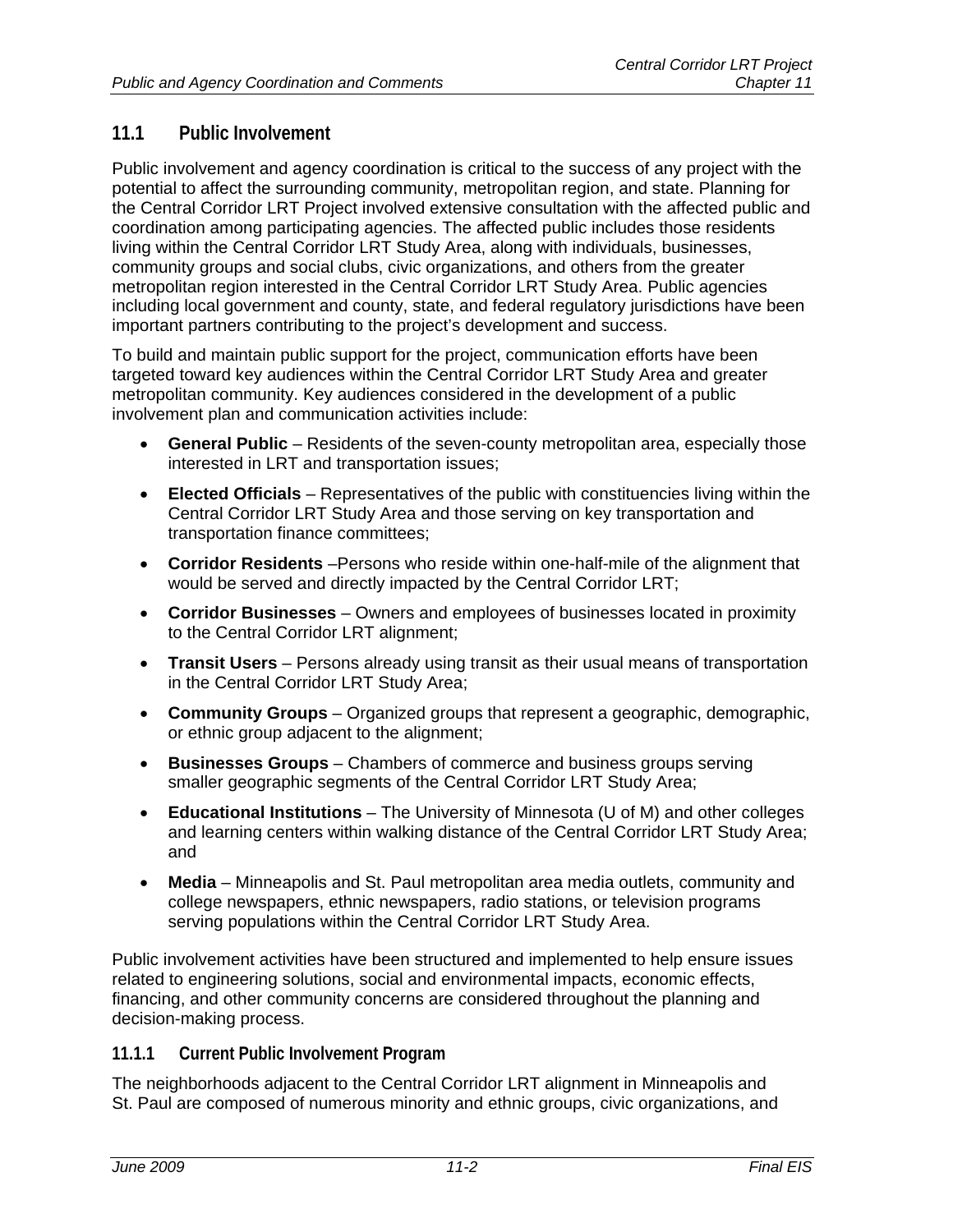business groups that have a history of active involvement in the community, including eight district councils in St. Paul that provide regular input into municipal decision-making. The Central Corridor LRT alignment will also pass through Minneapolis neighborhoods with wellestablished community and business groups, including Prospect Park, Elliot Park, Cedar-Riverside, Marcy-Holmes, and Stadium Village. The development of a public involvement program that incorporates the dynamic aspects of the affected neighborhoods and the greater metropolitan region was critical to achieving a successful project outcome.

In October 2006, the Metropolitan Council prepared the Central Corridor LRT Communication and Public Involvement Strategic Plan. The manager of public involvement and the Metropolitan Council's public affairs director drafted the plan following a review of other regions' plans and programs and after they sought input from the project partners' communications and public affairs staff. Working with the Central Corridor Project Office (CCPO) and agency partners, the manager of public involvement was responsible for developing, updating, and implementing the Central Corridor Communication and Public Involvement Strategic Plan to maximize the chances for timely and successful completion of the project, consistent with community values and expectations.

To develop a plan that meets the needs of the Metropolitan Council and the community, it was important to first identify the Council's objectives and goals and to understand the community. The objectives of the plan are to:

- Build broad public awareness of, and support for, the Central Corridor LRT as an essential means to improve our transportation system and maintain regional competitiveness.
- Identify key community, business, minority, and ethnic groups within the Central Corridor LRT Study Area and maximize opportunities for public involvement and communication during the environmental, design, and construction processes to promote public ownership of the Central Corridor LRT.
- Prepare project area residents, businesses, and commuters for what to expect during construction, listen to their concerns, and develop plans to minimize harmful or disruptive effects.

When developing the Central Corridor LRT Communication and Public Involvement Strategic Plan, the Metropolitan Council established a system to identify the appropriate level of public involvement needed for project decisions. The purpose of this system was to help set public expectations and guide staff in developing and implementing appropriate public involvement strategies for key issues requiring resolution. It also assisted the Metropolitan Council in focusing on issues requiring public input and ideas. The three levels of public involvement are:

- **Inform:** The Metropolitan Council presents technical information and analysis to the public. The objective is to assist the public in understanding the issues, alternatives, and solutions. Examples include utilities and bridge analyses.
- **Input:** The Metropolitan Council asks the public for information about different aspects of the project. The objective is for the Metropolitan Council to understand public concerns as the project is engineered and designed; examples include intersection design and parking.
- **Influence:** The public is included in the development of alternatives and selection of the preferred station design, access, and art. The objective is to reflect the community's desires in the Central Corridor LRT Project.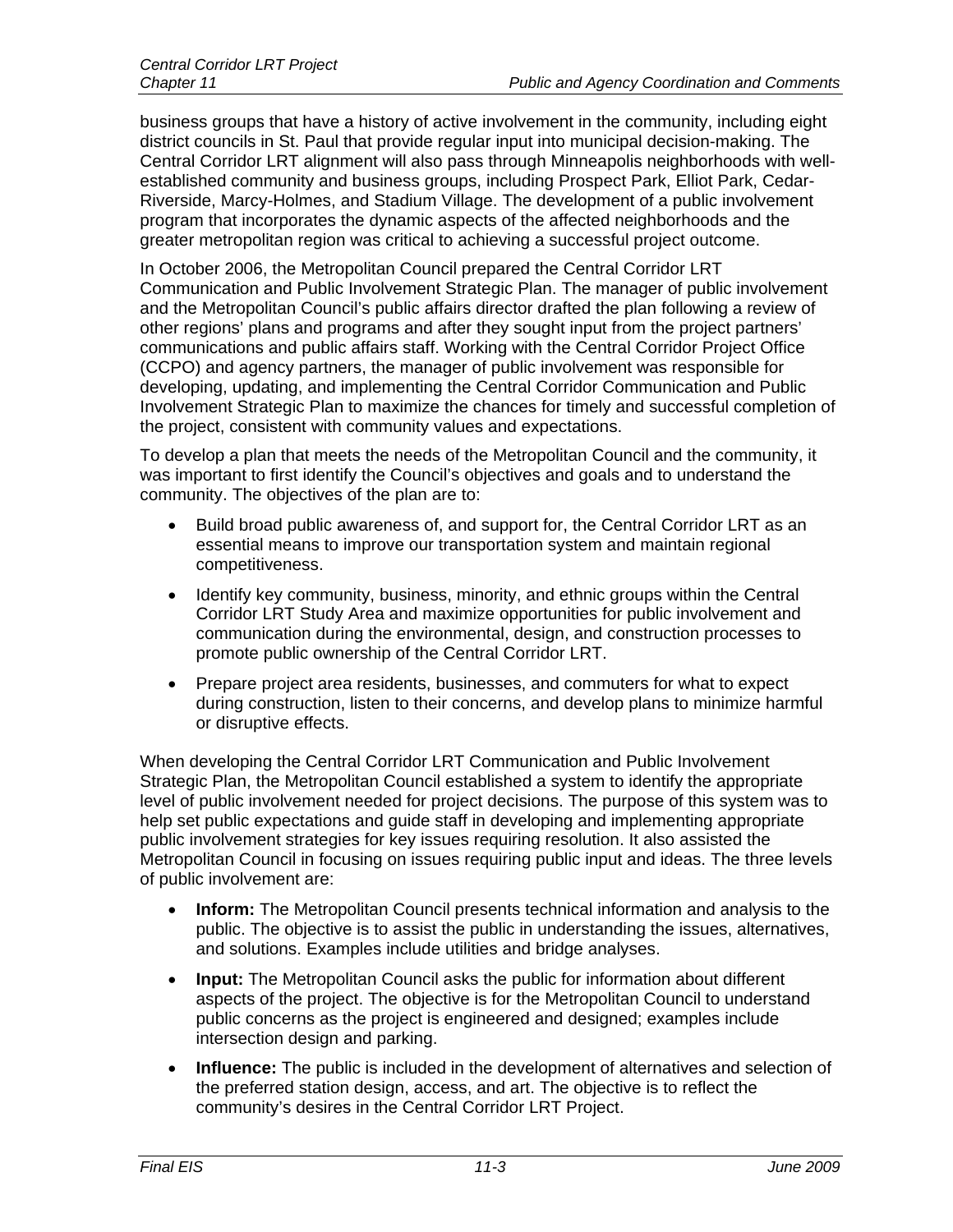The Central Corridor LRT Communication and Public Involvement Strategic Plan includes key messages that are reviewed and updated on a regular basis. The plan places strong emphasis on careful coordination among the project's partners to ensure consistent communications. A variety of print and electronic media strategies are also incorporated as part of the plan.

These elements include:

- Fact sheets on Central Corridor LRT for use at public meetings
- A regularly updated Web site and monthly newsletter entitled *Making Tracks*
- A project fact sheet, translated into Vietnamese, Somali, and Spanish
- A public comment telephone line and e-mail address
- Bus and rail informational bulletins
- Public information meetings, open houses, speakers' bureaus, and listening sessions
- Media events, news releases, media kits, and editorial board meetings at key stages of the project

The Central Corridor LRT project's public involvement activities have included extensive and intentional efforts to engage environmental justice communities, informing residents about the project and providing opportunities for participation in the project's evaluation, planning, alternative development, station locations development activities, and environmental issues. These efforts have included public presentations to and meetings with minority community groups and civic organizations, public open houses and general information sessions, stakeholder meetings, small group and one-on-one meetings, diversity training and strategies to engage non-traditional stakeholders. Regular meetings have occurred with groups such as the National Association for the Advancement of Colored People (NAACP), the Urban League, the St. Paul African American Leadership Council (AALC), the Listening House Homeless Shelter, Union Gospel Mission, Berean Church, and Central Towers Assisted Living among several other community groups, churches, and organizations. The Community Outreach Staff include several persons fluent in languages spoken by community residents for whom English is a second language. Interviews and public service announcements were also made in local and regionally broadcast ethnic media outlets including, print, and television and radio programs in Somali, Hmong, Vietnamese, Thai, and Spanish. Media outlets have included the Minnesota Spokesman Recorder, Hmong Today, Hmong Times, African News Journal, Asian American Press, the Minnesota Women's Press, Vietnamese Broadcasting of Minnesota, along with Hmong and Somali local television news programs. Details about when, where, with whom, and what was discussed at the outreach meetings conducted by the project are provided in Appendix F.

To promote the broadest range of opportunity for public involvement, informational meetings and open houses were held in geographically varied locations and at varied times of the day and week. Printed materials were translated into multiple languages to facilitate communication with immigrant communities within the Central Corridor LRT Study Area.

A final feature of the Central Corridor LRT Communication and Public Involvement Strategic Plan is the Action Plan, which identifies specific action items and provides a place to identify their status and budget. This section of the plan is reviewed and updated at least every six months. The plan was last updated in August 2008, for submission with the New Starts Application Update in September 2008.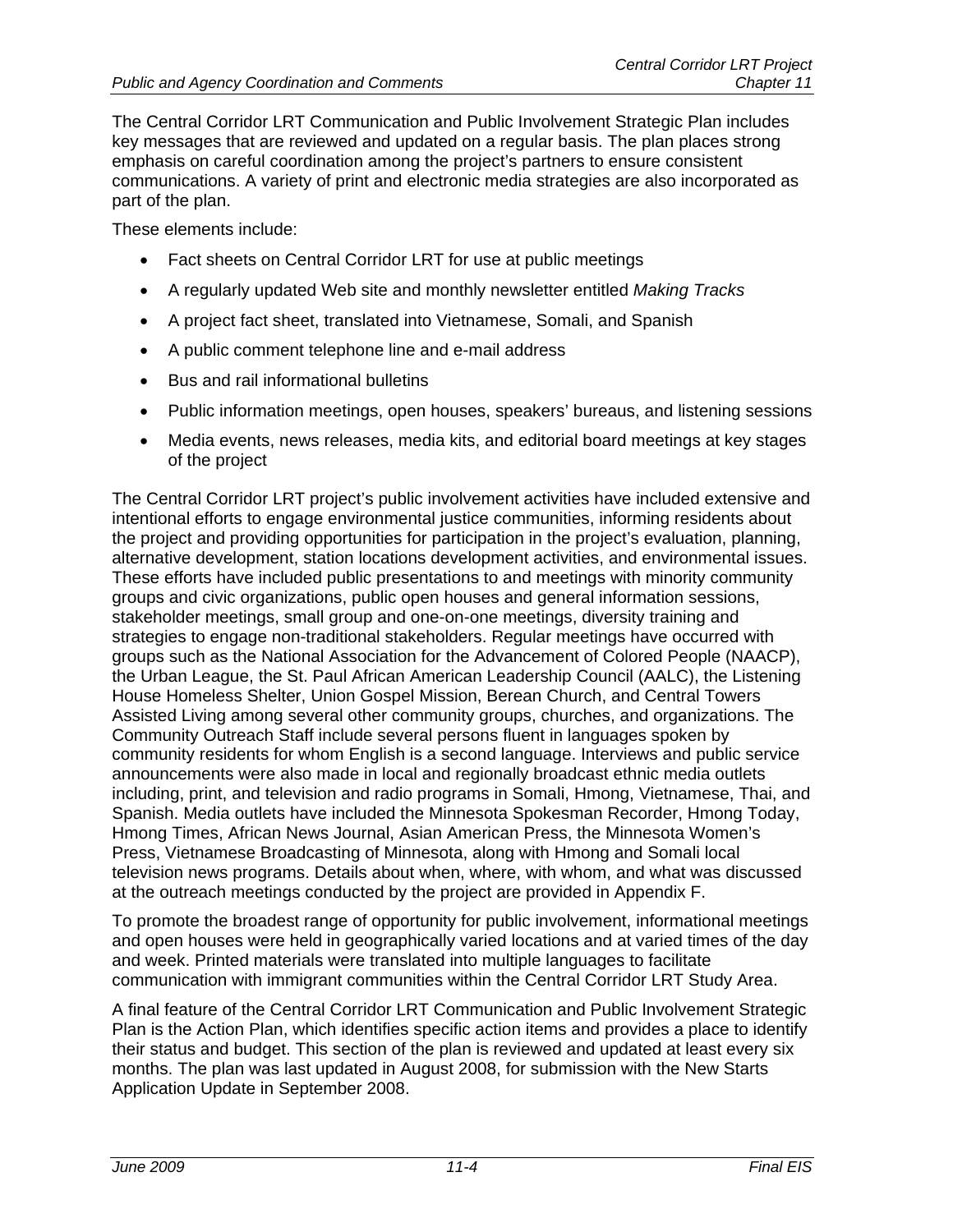A key component of the Central Corridor LRT Communication and Public Involvement Strategic Plan was the creation of the Community Advisory Committee (CAC) and Business Advisory Council (BAC). These two committees were created because the communities and businesses along the corridor have different concerns, and the number of community groups likely to participate would be too many for one committee. The committees facilitated communication with residents and businesses.

**The CAC** is the primary avenue for public and community involvement. The objective of the CAC is threefold:

- Advise the Central Corridor Management Committee (CCMC) and provide input and feedback to CCPO staff on issues related to the planning, environmental design, and construction of the Central Corridor LRT Project including station design, feeder bus service, public art, traffic and parking, station/pedestrian access, and potential construction impacts on both residences and businesses near the Central Corridor LRT Study Area.
- Promote and facilitate citizen participation including efforts to promote involvement by businesses and area residents.
- Provide feedback to the Central Corridor Communication Steering Committee on the structure and effectiveness of the communication and public involvement efforts.

By design, the CAC is a large, diverse, and inclusive group of public participants representing the interests of the communities throughout the Central Corridor LRT Study Area. More than 70 organized groups, representing neighborhood district councils, neighborhood groups, business representatives, advocacy groups, educational institutions, ethnic communities, and religious organizations in the Central Corridor LRT Study Area, were invited to nominate a representative to serve on the CAC. Approximately 50 nominations were received. The goal was to create a committee that represents all types of stakeholder groups in the Central Corridor LRT Study Area, including those based on such issues as geography, ethnicity, age, and organization type. For example, 42 percent of the Central Corridor LRT Study Area is populated by minorities; therefore, nearly one-third of the initial 44 CAC members represented minorities.

The CAC's monthly meeting provides an important vehicle for involving community groups in the design process, addressing Central Corridor LRT Study Area concerns, facilitating public awareness, and identifying ways to mitigate construction impacts. It also provides a way for the CCPO and project partners to share information about the project and to address community concerns. Notices, agendas, and minutes of the CAC are publicly available and posted on the Central Corridor LRT Web site: www.metrocouncil.org/transportation/ ccorridor/centralcorridor.htm.

**The BAC** includes representatives of businesses located within the Central Corridor LRT Study Area. The BAC advises the Central Corridor Partnership (CCP) and the CCMC, and provides input and feedback to CCPO staff on the full range of issues that have a direct impact on the business community including station design and accessibility, traffic, parking, and potential construction impacts. It also provides an opportunity for the CCPO staff to share information about the project and construction plans with businesses throughout the Central Corridor LRT Study Area. One of the key objectives of the BAC is to develop a business mitigation plan to help businesses prepare for construction and provide input on project related issues.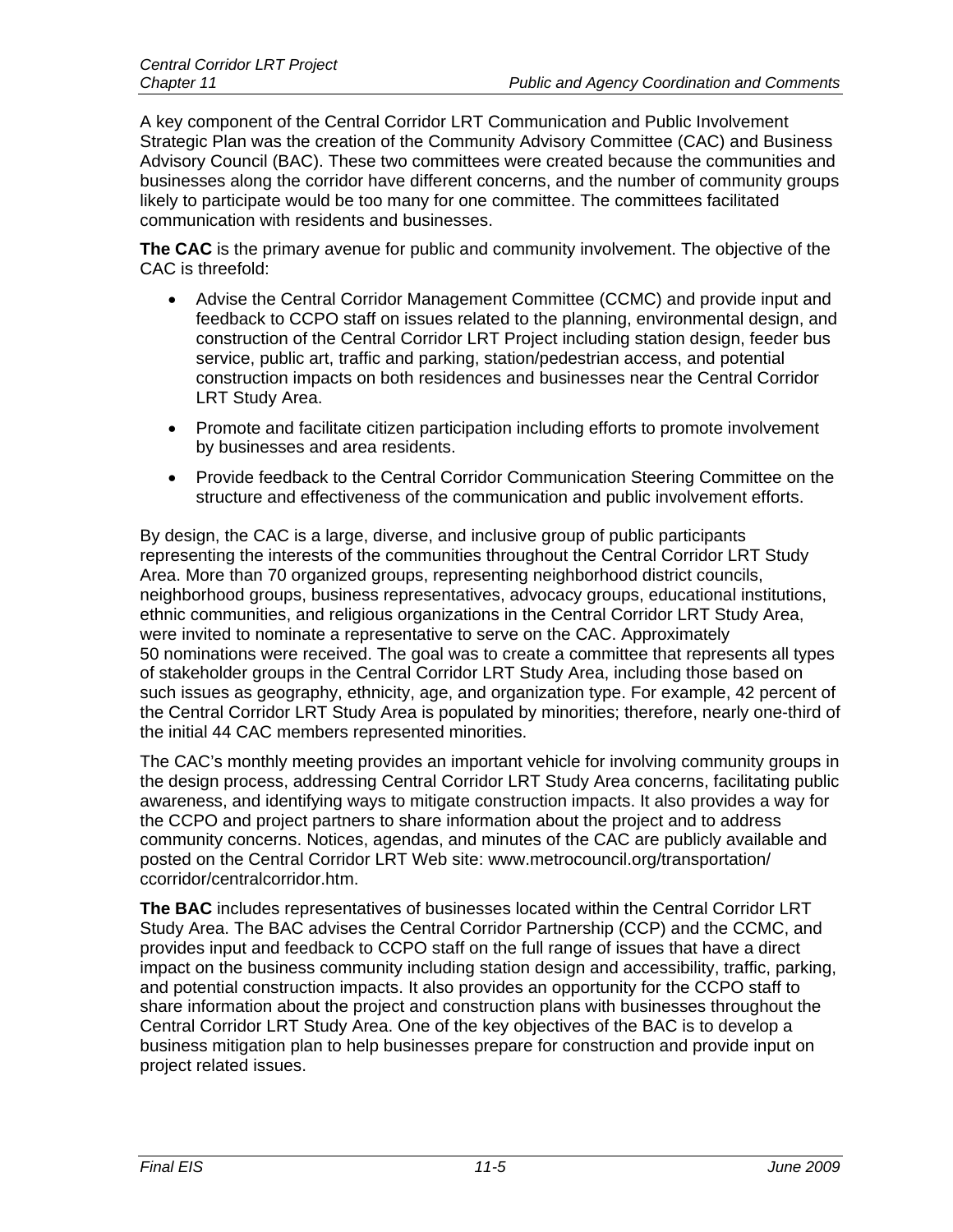**The Central Corridor LRT Community and Public Involvement Unit** works with and supports these committees and has responsibility for public relations, education, and marketing activities. This office is led by the Central Corridor LRT's Manager of Public Involvement, who works closely with (and has access to) the Metropolitan Council's communications staff for Web updates, graphics, and other support.

Along with the Manager of Public Involvement, the Community and Public Involvement Unit staff consists of a Communications Manager, six Community Outreach Coordinators, an Associate Community Outreach Coordinator, and a Community Outreach Intern. The number of outreach staff is based on the Public Involvement Plan's proposal to divide the Central Corridor LRT Study Area into one- to two-mile segments based on city and neighborhood boundaries and assign one outreach coordinator to each segment. (See Chapter 1, Purpose and Need, for a map showing the planning segments.) This strategy allows the assigned outreach coordinator to become very familiar with the areas' technical issues, as well as to build relationships with the community. The outreach coordinator's primary responsibilities are to share information with the community about the project's progress, and to collect community feedback and information on critical aspects of the project. Figure 11-1 graphically describes the organization of the public involvement and communications staff.





Ongoing coordination with project stakeholders and the public has continued from November 2006 to the present. Several types of meetings have been held. These include public information updates, listening sessions, and individual meetings as requested.

Since the creation of the Central Corridor Communication and Public Involvement Strategic Plan in October 2006, the outreach team has communicated with more than 25,000 people through more than 1,000 meetings, community events, and informal contacts, such as:

- Twenty-one CAC meetings where the CCPO staff presented current information about the Central Corridor LRT Project and asked for public input;
- Sixteen BAC meetings where the CCPO staff presented current information about the Central Corridor LRT Project and asked for business input;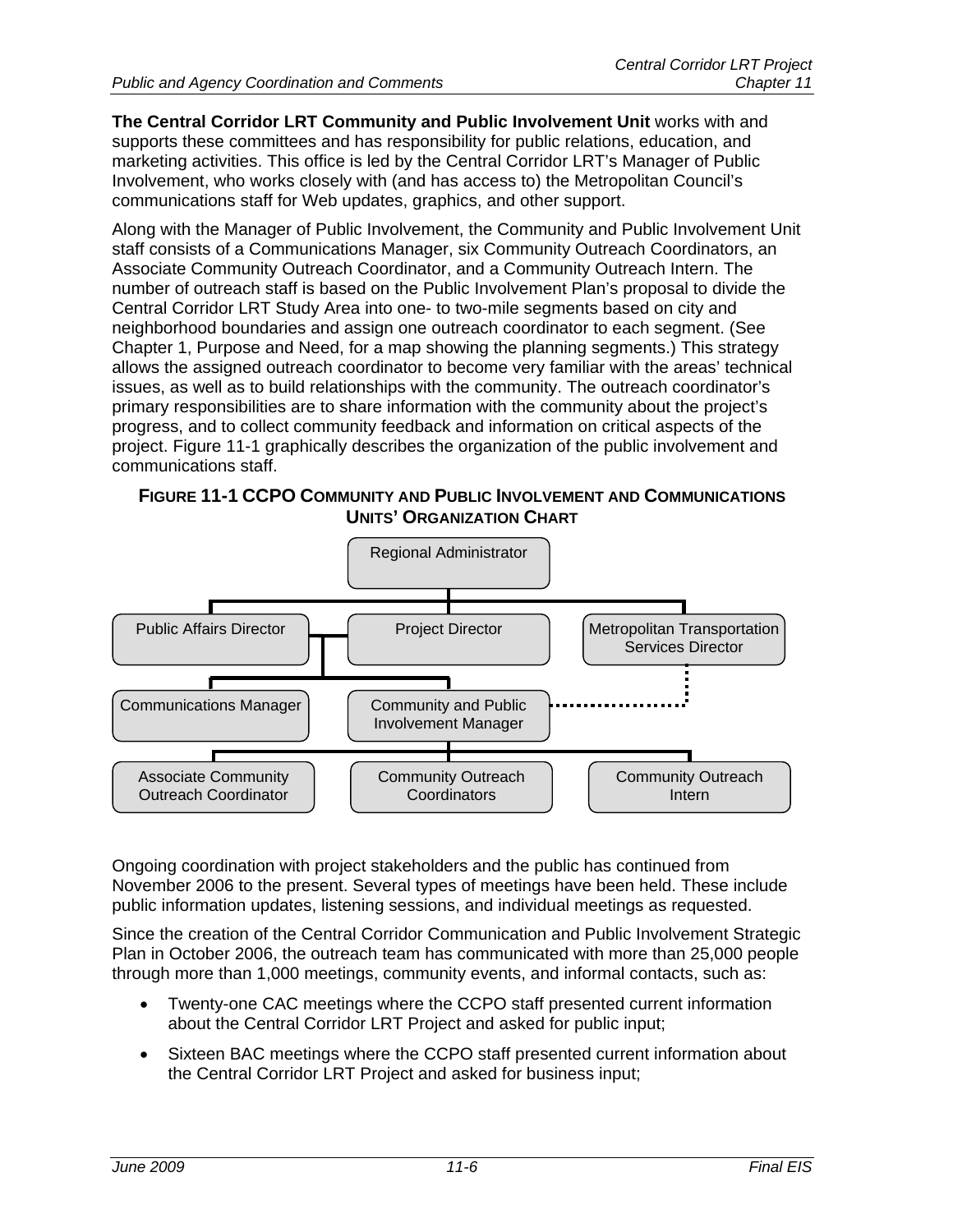- Forty-five meetings coordinated by or participated with the City of St. Paul related to their *Central Corridor Development Strategy*;
- Twenty Chamber of Commerce meetings, including the Hmong Chamber, Black Chamber, Midway Chamber, and St. Paul Chamber;
- Thirty-five tables at community fairs or special events, such as Jazz Fest, Minnesota State Fair, Hmong Resource Fair, Vietnamese New Year, and sporting events where staff distributed information and responded to questions;
- Thirteen formal public meetings or open houses that presented general updated information about the Central Corridor LRT Project and gave stakeholders an opportunity to talk to project staff;
- Fifteen station-specific meetings where staff reviewed the layout and location of the station with adjacent and affected property owners;
- Three public hearings and open houses held for the Supplemental Draft Environmental Impact Statement;
- Twenty booths staffed at Metro Transit Commuter Challenge events to share information about the Central Corridor LRT Project; and
- Four public listening sessions that provided an opportunity for people to share their concerns and comments directly with members of the Metropolitan Council.

#### **11.1.2 Public and Agency Involvement during the AA/DEIS**

The Central Corridor Transit Study process was done in two parts: 1) a feasibility study for commuter rail, which was completed in 2001; and 2) a Draft Environmental Impact Statement (AA/DEIS) for baseline, LRT, and bus rapid transit (BRT) in the corridor, which was completed in 2006. During the initial AA/DEIS stages of the Central Corridor Transit Study, the Ramsey County Regional Railroad Authority (RCRRA) developed the Public and Agency Involvement Program to support decision-making efforts and encourage an open, collaborative approach regarding a balanced transportation system. The program recognized that the keys to an effective process are to actively involve the community and to create enthusiasm for the transit project and sustainable development along the Central Corridor LRT Study Area. A detailed explanation of the program is included in Chapter 8.0 of the AA/DEIS.

The following sections describe the outreach conducted during the AA/DEIS process.

#### **11.1.2.1 Outreach during the AA/DEIS Scoping Process**

The Notice of Intent (NOI) to prepare an AA/DEIS was published in the Federal Register on June 5, 2001. The Notice of Availability (NOA) of the Central Corridor Scoping Booklet and announcements of the Scoping Meetings were published in the Minnesota Environmental Quality Board (EQB) Monitor on June 11, 2001. The formal scoping comment period extended from June 11 to July 20, 2001.

The initiation of the AA/DEIS for the Central Corridor Project began with a formal Scoping Process. The purpose of the AA/DEIS Scoping Process was to determine the scope and significance of social, economic, environmental, and transportation issues associated with the potential alternatives and the proposed action. The AA/DEIS Scoping Process was used to publicly announce the alternatives being considered for inclusion in the AA/DEIS and to seek additional options, which could be examined. The process provided opportunities to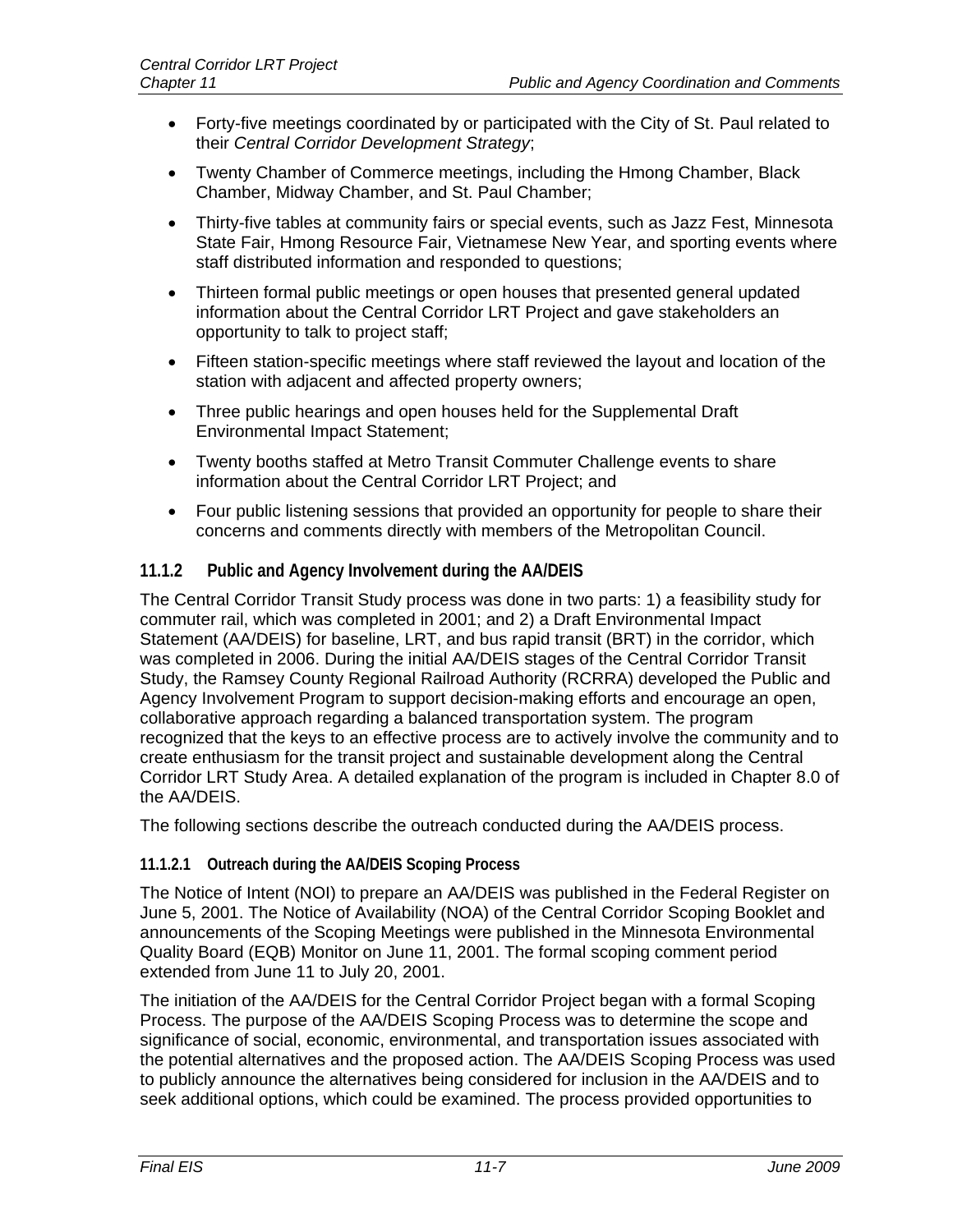inform the public, government agencies, elected officials, organizations, and businesses that the AA/DEIS process was commencing and to solicit issues of concern.

Three public scoping meetings and one agency scoping meeting were held. Each meeting included a presentation of the screening process results, the alternatives recommended for inclusion in the AA/DEIS, the issues to be considered in the AA/DEIS, the schedule for completion, and the Public and Agency Involvement Program supporting AA/DEIS activities.

#### **11.1.2.2 Outreach during the AA/DEIS**

Several outreach activities took place during the AA/DEIS process to educate and inform people about the Central Corridor LRT Project. These included a speakers' bureau, business briefings, stakeholder meetings, and community meetings. Chapter 8.0 of the AA/DEIS lists the various meetings that were held.

The AA/DEIS Notice of Availability was published in the Federal Register on April 21, 2006, signaling the start of a 45-day public comment period. The comment period concluded on June 5, 2006. Project staff collected comments by phone, mail, e-mail, and in person at four public hearings held at sites along the Central Corridor LRT Study Area. More than 570 people attended these hearings to provide input on the Central Corridor LRT Project, along with providing comments on suggested changes. The four public hearings were held at the following locations:

- University of Minnesota (U of M) Twin Cities, in Minneapolis on May 22, 2006
- Lao Family Community of Minnesota, Inc., in St. Paul on May 23, 2006
- The Minnesota History Center, in St. Paul on May 24, 2006
- St. Paul Central High School, in St. Paul on May 24, 2006

All of the comments received on the AA/DEIS have been compiled into a database. A summary of comments received during the formal comment period and at the public hearings is included in section 11.3 of this chapter.

#### **11.1.3 Outreach during SDEIS/Preliminary Engineering**

At the beginning of the preliminary engineering process, the Metropolitan Council identified 37 key issues for resolution during the design process. Many of the items were design refinements that would be resolved through preliminary engineering; however, several of the key project issues were believed to have the potential to result in significant impacts to the environment. These key changes were documented and disclosed in the SDEIS.

The design options reflected conditions that existed within the Central Corridor, including technical, operational, and financial constraints; major infrastructure requirements that were not fully documented in the AA/DEIS; physical conditions that had changed within the Central Corridor LRT Study Area since the AA/DEIS; and substantive comments received during the AA/DEIS public comment period. The SDEIS allowed for changes to the AA/DEIS Preferred Alternative to be fully documented and disclosed to project stakeholders, decisionmakers, and the public. It also allowed interested parties to have an opportunity to comment on the impacts documented.

An NOI to prepare an SDEIS for the Central Corridor LRT Project was published in the Federal Register and the Minnesota EQB Monitor on February 25, 2008. According to Minnesota Environmental Review Rules, interested parties had 20 days after the notice to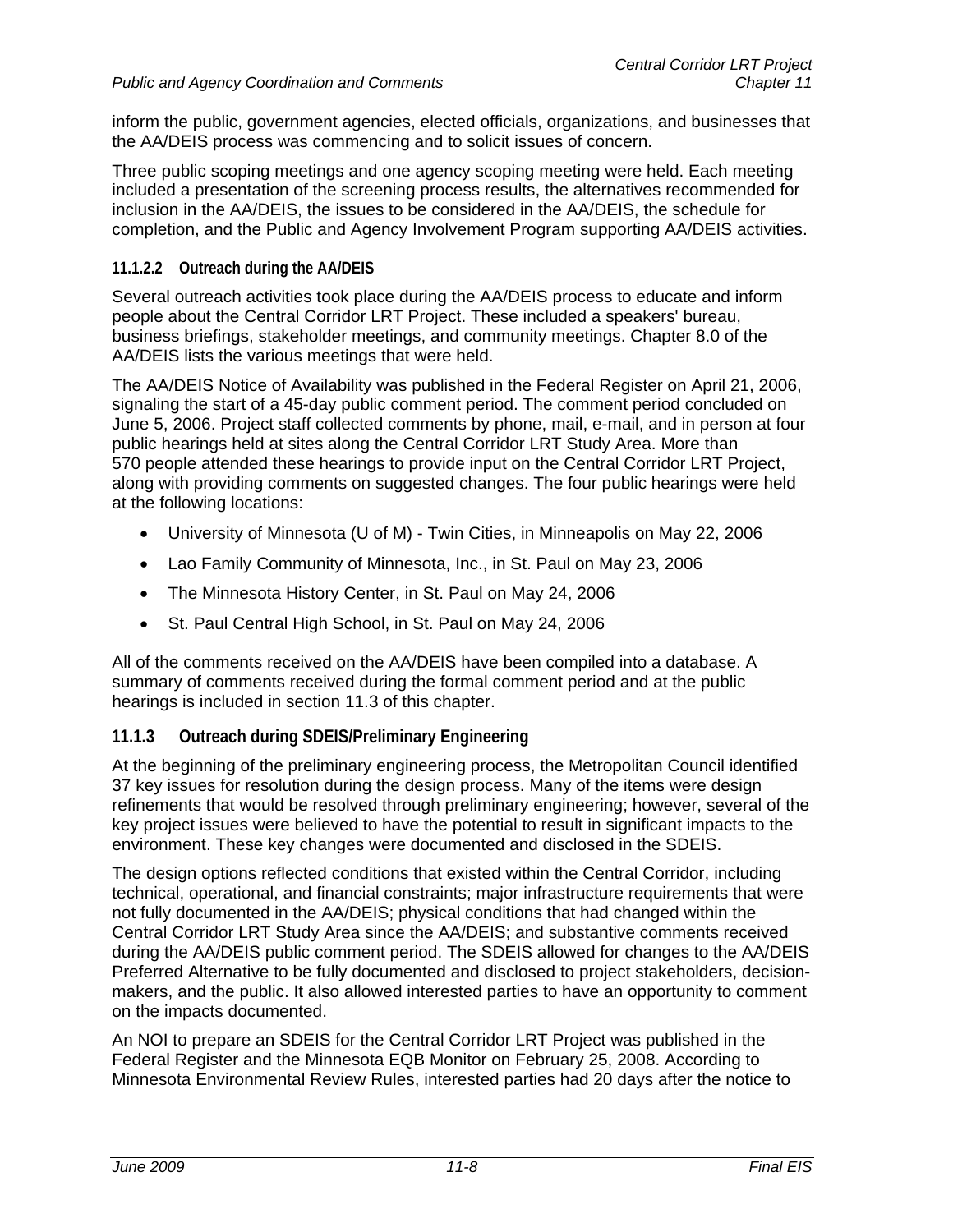comment on the scope of the SDEIS. Appendix E of the SDEIS includes the comments received on the scope of the SDEIS and the corresponding responses.

After the SDEIS was completed, a notice of availability (NOA) was published in the Federal Register on July 11, 2008, and the Minnesota EQB Monitor on July 14, 2008 signaling the start of a 45-day public comment period. The comment period concluded on August 25, 2008. Project staff collected comments by phone, mail, e-mail, and in person at three public hearings held at various sites along the Central Corridor LRT Study Area. The three public hearings were held at the following locations:

- Wilder Foundation in St. Paul on August 4, 2008
- Brian Coyle Center in Minneapolis on August 7, 2008
- Goodwill Easter Seals in St. Paul on August 9, 2008

A summary of comments received during the formal comment period and at the public hearings is included in Section 11.4 of this chapter.

#### **11.1.4 Outreach after Publication of the SDEIS**

After the publication of the SDEIS and the end of the formal comment period, the Metropolitan Council adopted a Preferred Alternative based upon the analysis undertaken during preliminary engineering and the comments received on the SDEIS. LRT was selected as the Preferred Alternative for the Central Corridor operating at-grade on Washington and University Avenues, passing north of the State Capitol Building and turning south on Robert Street, turning west at 12th Street to Cedar Street, and then continuing south on Cedar Street into downtown St. Paul, turning diagonally at 4th Street, and continuing east to end at St. Paul's Union Depot with tail track leading to an operations and maintenance facility farther east (Metropolitan Council Resolution No. 2008-26).

Twenty-three meetings have been held to discuss solutions to public concerns about the Central Corridor LRT Project since adoption of the Preferred Alternative. These included four meetings of the BAC, three meetings of the CAC, and five open house meetings on the FEIS in December 2008 (December 1, 2, 3, 4, and 6) where the public was invited to speak to technical staff. Notable topics included the Washington Avenue Bridge, traffic modeling, the Transit/Pedestrian Mall, TPSS locations, the Operation and Maintenance Facility (OMF), and parking.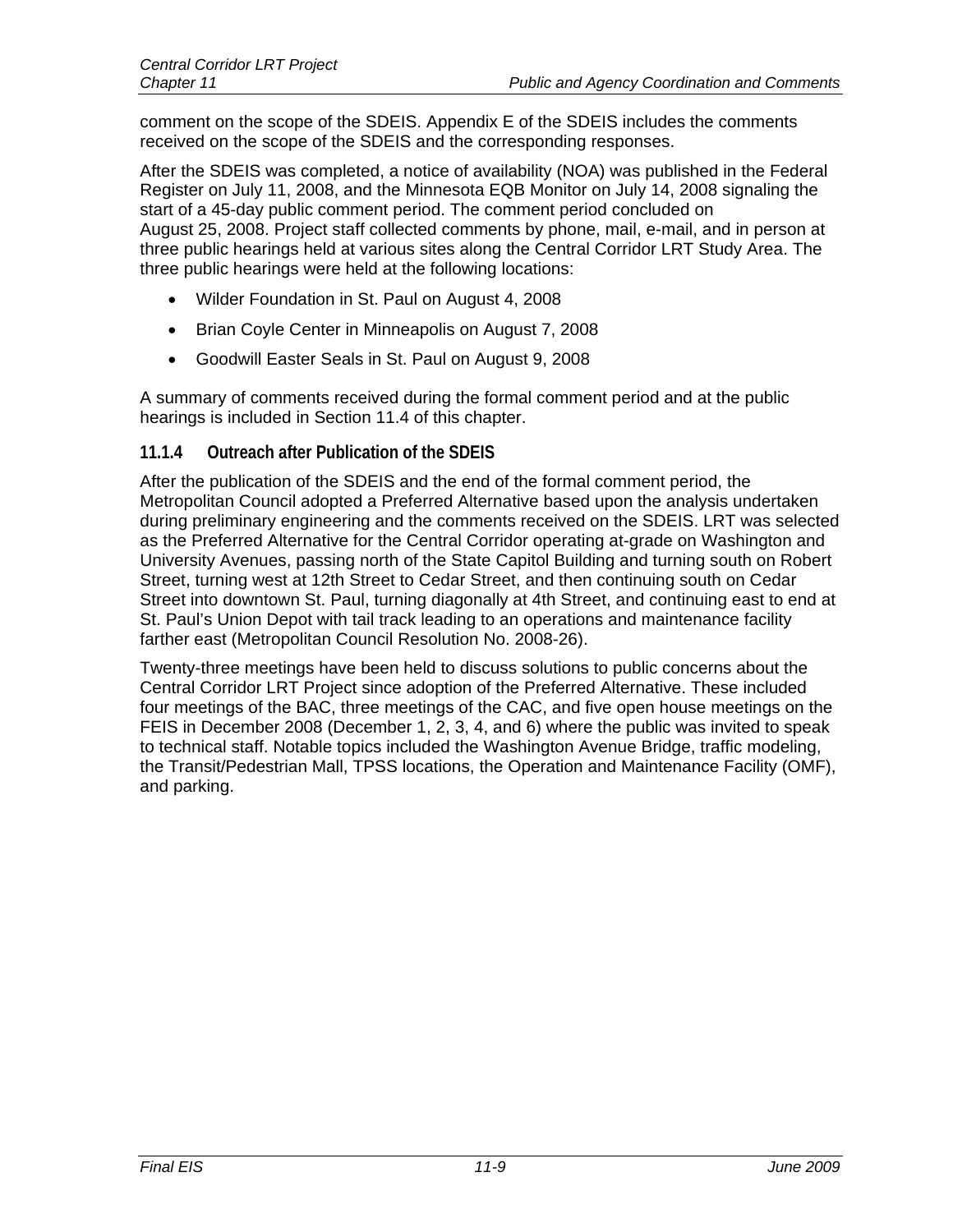# **11.2 Agency Coordination**

As the federal grantee for the Central Corridor LRT and the region's Metropolitan Planning Organization (MPO), the Metropolitan Council is responsible for ensuring that LRT facilities in the metropolitan area are planned, developed, constructed, operated, and maintained in an efficient, cost-effective manner and coordinated with other transportation modes and facilities.

In the planning, design, and construction of the line, the Metropolitan Council is working closely with the Federal Transit Administration (FTA), Minnesota Department of Transportation (MnDOT), Ramsey and Hennepin counties, the cities of St. Paul and Minneapolis, and the U of M. In addition, the Metropolitan Council consulted with Metro Transit, which is a service of the Metropolitan Council, to ensure coordination and cooperation in planning the connection of the Central Corridor LRT with the Hiawatha LRT line.

Figure 11-2 shows the organization of the Central Corridor LRT Project key committees.



**FIGURE 11-2 COMMITTEE ORGANIZATION CHART**

The project has used several advisory committees to provide policy input from policy makers, government entities, community groups, businesses, and residents. These committees include:

 **Central Corridor Management Committee (CCMC):** This 13-member committee is headed by the chair of the Metropolitan Council and includes representatives from each of the project partners, as well as the business community and public. It provides policy input to the Metropolitan Council on key planning, design and construction issues. It meets in the Metropolitan Council Chambers on the second Wednesday of the month. Additional meetings are added as necessary. Meeting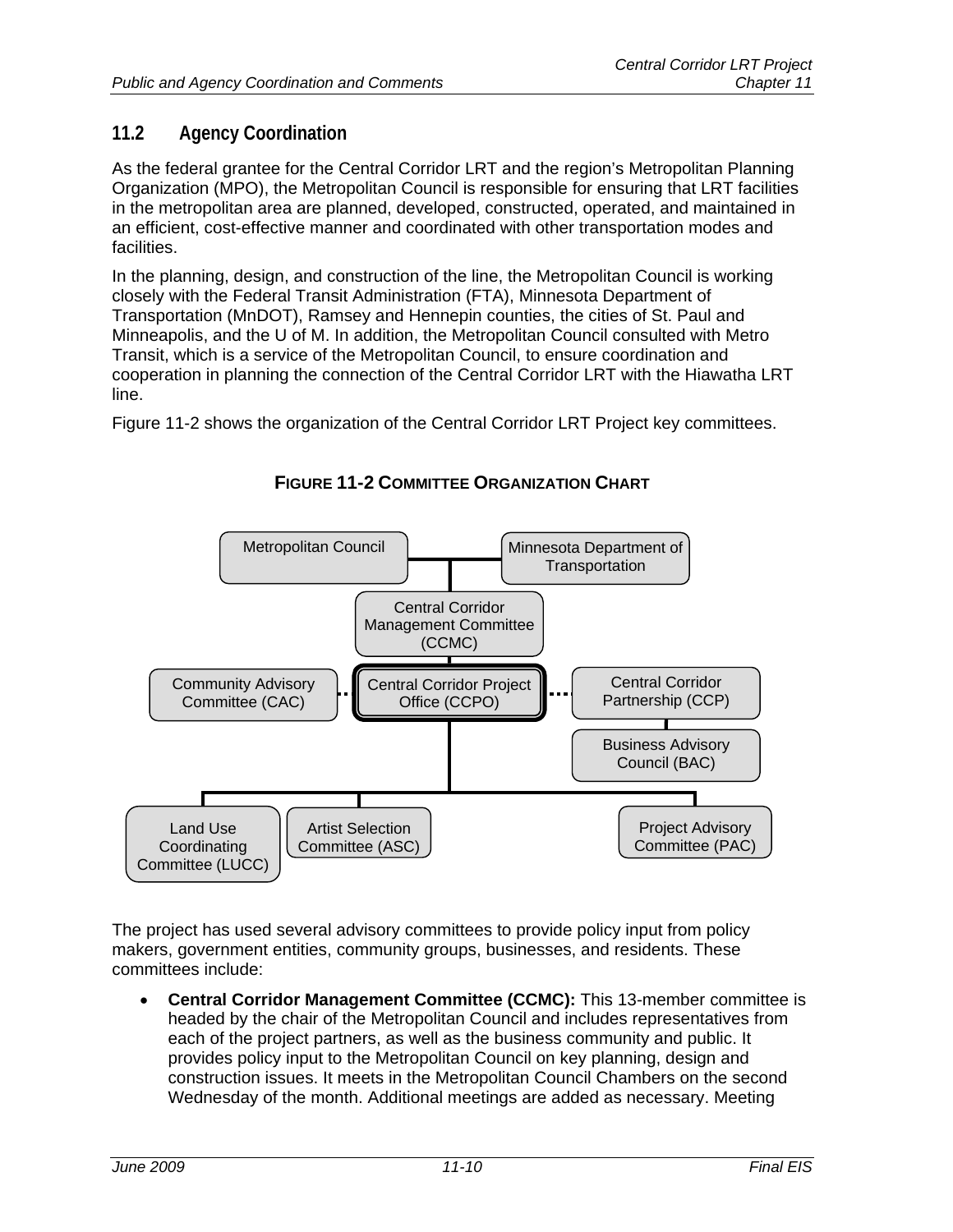agendas are posted online at least one week in advance of the meeting. A current list of the CCMC members is available by calling 651-602-1140 or online at http://www.metrocouncil.org/transportation/ccorridor/CCMCmembers.htm.

- **Community Advisory Committee (CAC):** The CAC is the primary avenue for public and community involvement in the design and construction of this project. The CAC will advise the CCMC and provide input and feedback to CCPO staff on issues related to the planning, design and construction of the Central Corridor LRT Project. The CAC meets at Goodwill-Easter Seals Building on the third Thursday of every month from 5:00 to 7:00 PM. A current list of the CAC members is available online at http://www.metrocouncil.org/transportation/ccorridor/CCPartnersOversight.htm or by calling 651-602-1140. The composition and role of the CAC are described more fully later in this plan. The CAC reports to the CCMC at its monthly meeting.
- **Central Corridor Partnership (CCP):** The CCP is a business-initiated and led coalition. Its mission is to provide a collective voice for businesses along the corridor. The CCP's goals include advocating for Central Corridor LRT funding and support and securing long-term regional transportation funding. The CCP provides input to the CCMC and the CCPO. The CCP meets quarterly.
- **Business Advisory Council (BAC):** The BAC was formed under the guidance of the CCP. Members represent a diversity of businesses along the corridor. The BAC provides input to the CCMC and CCPO via the CCP on project design and construction mitigation. The BAC meets on the third Monday of the month from 4:00 to 5:30 PM. A current list of the BAC members is available online at http://www.metrocouncil.org/transportation/ccorridor/CCPartnersOversight.htm or by calling 651-602-1140.
- **Project Advisory Committee (PAC):** The PAC includes the senior level public works or engineering staff from each of the project partners, and will provide advice to the CCPO and its director during preliminary engineering, design, and construction. The PAC is chaired by the CCPO Project Director. The PAC generally meets on the 4th Wednesday of the month. Additional meetings are scheduled as needed.
- **Communication Steering Committee (CSC):** The CSC includes communication and public affairs staff from the Metropolitan Council, MnDOT, Metro Transit, Ramsey County, Hennepin County, St. Paul, Minneapolis, U of M, and the CCP. The purpose of the CSC is to establish and implement a coordinated communications and public involvement effort for the Central Corridor LRT Project. The CSC is responsible for reviewing and updating this Communications and Public Involvement Strategic Plan and is chaired by the Metropolitan Council's Director of Public Affairs. In 2007, the CSC met on the 2nd Thursday of the month. An evaluation in March 2008 of the effectiveness of the CSC meetings to discuss specific issues revealed that the group preferred to hold two monthly meetings; one to discuss issues in the City of Minneapolis or around the U of M and a separate meeting to focus on issues in the City of St. Paul.
- **Land Use Coordinating Committee (LUCC):** The LUCC ensures coordination between the Metropolitan Council, the CCPO, and local entities (the cities of St. Paul and Minneapolis, the U of M and the CAAPB leading local land use planning processes. The LUCC includes professional land use staff representatives from each of the local entities and is chaired by the Met Council's Director of Metropolitan Transportation Services. The LUCC meets on the first Wednesday of the month.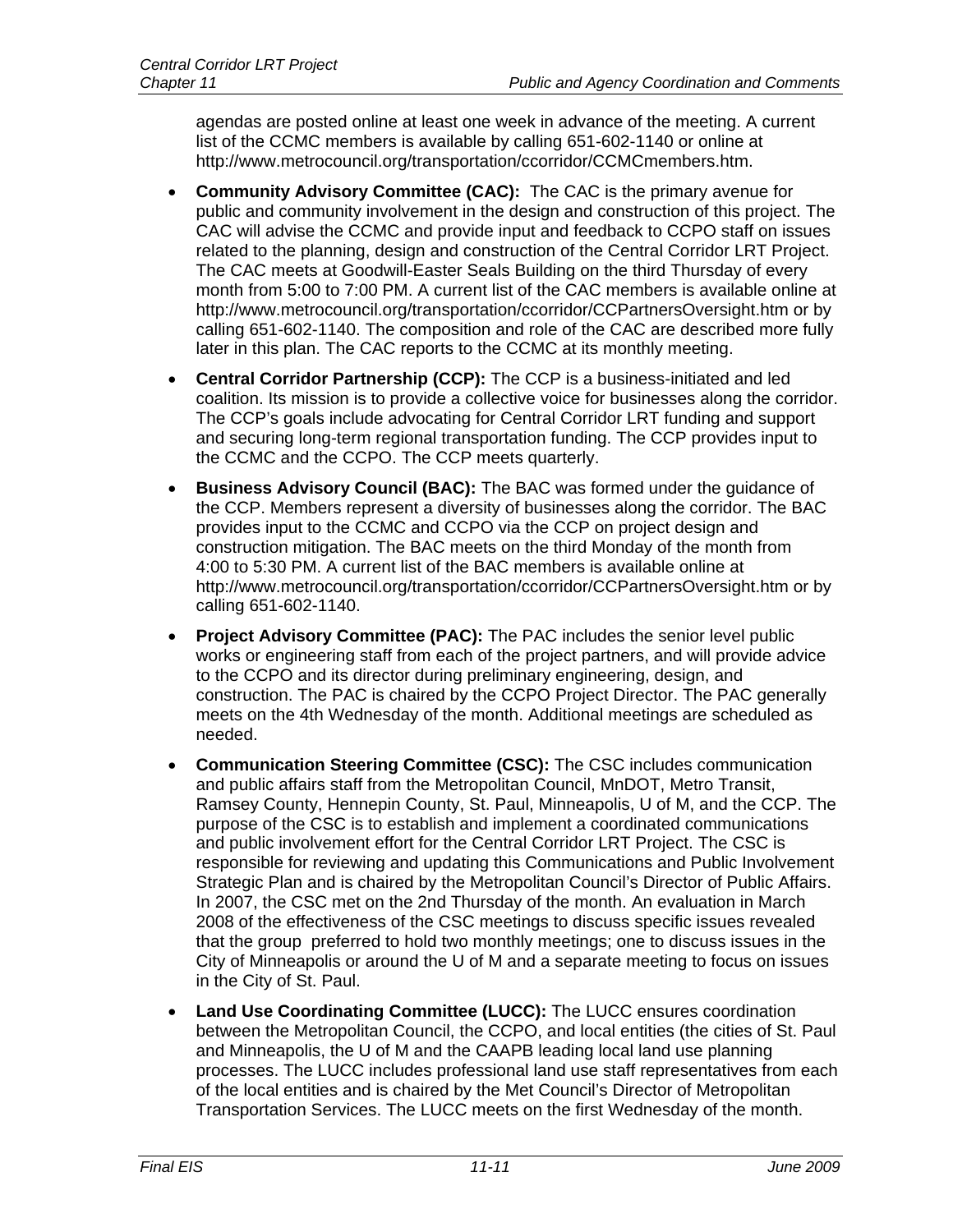- **Artist Selection Committee (ASC):** The ASC, created in June 2008, assists the CCPO in reviewing artist qualifications and interviewing potential artists. The Committee will include artists or art experts from the CCPO, St. Paul, Minneapolis, the U of M, CAAPB, Hennepin County, Ramsey County, and the Minnesota State Arts Board.
- **Central Corridor Project Office (CCPO):** The CCPO team includes staff members from Metropolitan Council and MnDOT, complemented by experienced members of the Environmental and Engineering Services Consultant team, Ramsey County, Hennepin County, and the cities of St. Paul and Minneapolis. The CCPO is responsible for the environmental, preliminary engineering, design, and construction phases of the project.

# **11.2.1 Additional Agency Coordination**

In addition to ongoing coordination with the project stakeholders and the public, the CCPO coordinates with other federal, state, and local agencies and interested parties. These include:

- Advisory Council on Historic Preservation
- Board of Water and Soil Resources
- Capitol Area Architectural and Planning Board (CAAPB)
- Department of Administration
- Department of Agriculture
- Department of Commerce
- Department of Health
- Department of the Interior
- Department of Natural Resources (DNR)
- Minnesota EQB
- Indian Affairs Council
- Minnesota Pollution Control Agency (MPCA)
- Minnesota Historical Society
- Minnesota State Archaeologist
- National Park Service
- State Historic Preservation Office (SHPO)
- U.S. Army Corp of Engineers
- U.S. Environmental Protection Agency
- U.S. Fish and Wildlife Service

Upon request, the Federal Highway Administration (FHWA) agreed to be a Cooperating Agency for the Central Corridor LRT Project. Details of the correspondence with FHWA are included in Appendix E. A list of required permits (Table 11-1) that will be obtained during future phases of the Central Corridor Project is included on the following page.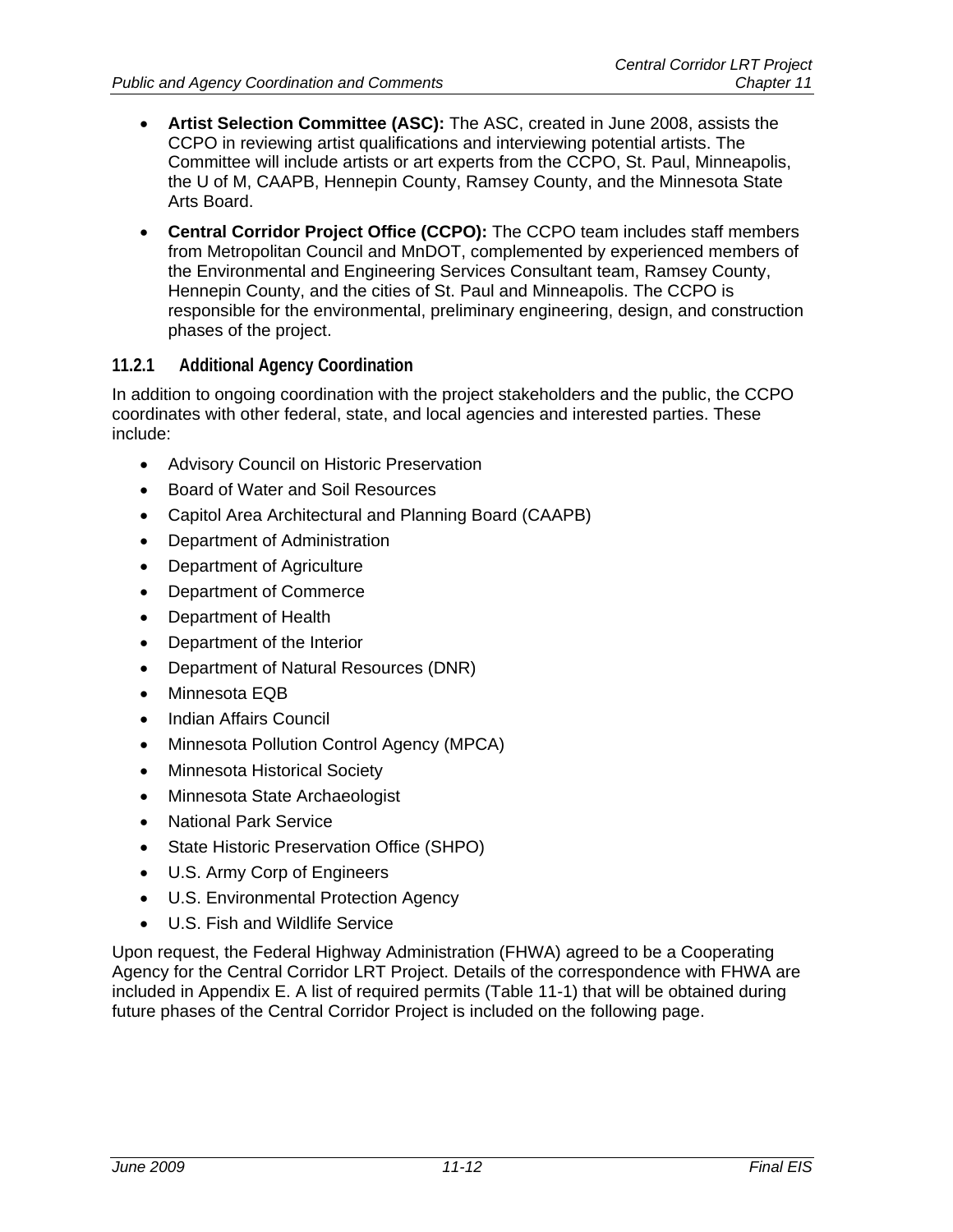| <b>Government Agency</b>                                        | Type of Review, Approval or permit                                                                                           | <b>Action</b><br><b>Required</b> |  |
|-----------------------------------------------------------------|------------------------------------------------------------------------------------------------------------------------------|----------------------------------|--|
|                                                                 | <b>Federal</b>                                                                                                               |                                  |  |
| <b>Federal Transit</b><br>Administration                        | Section 106 Programmatic Agreement                                                                                           | Approval                         |  |
|                                                                 | <b>Record of Decision</b>                                                                                                    | Approval                         |  |
| Advisory Council on<br><b>Historic Preservation</b>             | Section 106 Programmatic Agreement                                                                                           | Approval                         |  |
| <b>Federal Transit</b><br>Administration                        | Section 4(f)                                                                                                                 | Approval                         |  |
| Department of Interior                                          | Section 4(f)                                                                                                                 | Approval                         |  |
| U.S. Coast Guard                                                | Section 9 Bridge Permit                                                                                                      | Permit                           |  |
| Federal Highway<br>Administration                               | Interstate Access Request                                                                                                    | Approval                         |  |
| <b>National Park Service</b>                                    | Mississippi National River and Recreation Area<br>(MNRRA)                                                                    | <b>Review</b>                    |  |
| <b>State</b>                                                    |                                                                                                                              |                                  |  |
| <b>MN Department of Natural</b><br><b>Resources</b>             | Work in Protected Waters Permit                                                                                              | Permit                           |  |
| MN Department of<br>Transportation -<br><b>Bridge Office</b>    | Bridge plan review                                                                                                           | Approval                         |  |
| MN Department of<br>Transportation -<br><b>State Aid Office</b> | Plan review and approval                                                                                                     | Approval                         |  |
| <b>MN Pollution Control</b><br>Agency                           | Air Quality Permit (for the Operations and Maintenance<br>Facility)                                                          | Permit                           |  |
| <b>MN Pollution Control</b><br>Agency                           | Application for Voluntary Investigation and Clean-up<br>(VIC) or<br>Voluntary Petroleum Investigation and Clean-up<br>(VPIC) | Enroll in<br>program             |  |
| <b>MN Pollution Control</b><br>Agency                           | <b>Phase II Final Remedial Action Plan</b>                                                                                   | Approval                         |  |
| <b>MN Pollution Control</b><br>Agency                           | National Pollutant Discharge Elimination system Permit<br>(NPDES)                                                            | Permit                           |  |
| <b>State Historic</b><br><b>Preservation Office</b>             | Section 106 Programmatic Agreement                                                                                           | Approval                         |  |
| <b>State Historic</b><br><b>Preservation Office</b>             | Final Design approval for downtown St. Paul Union<br>Depot design elements                                                   | Review and<br>Approval           |  |
| Metropolitan Council                                            | EIS Adequacy Determination (state process)                                                                                   | Approval                         |  |
| Metropolitan Council                                            | Section 106 Programmatic Agreement                                                                                           | Approval                         |  |

# **Table 11-1 Permitting**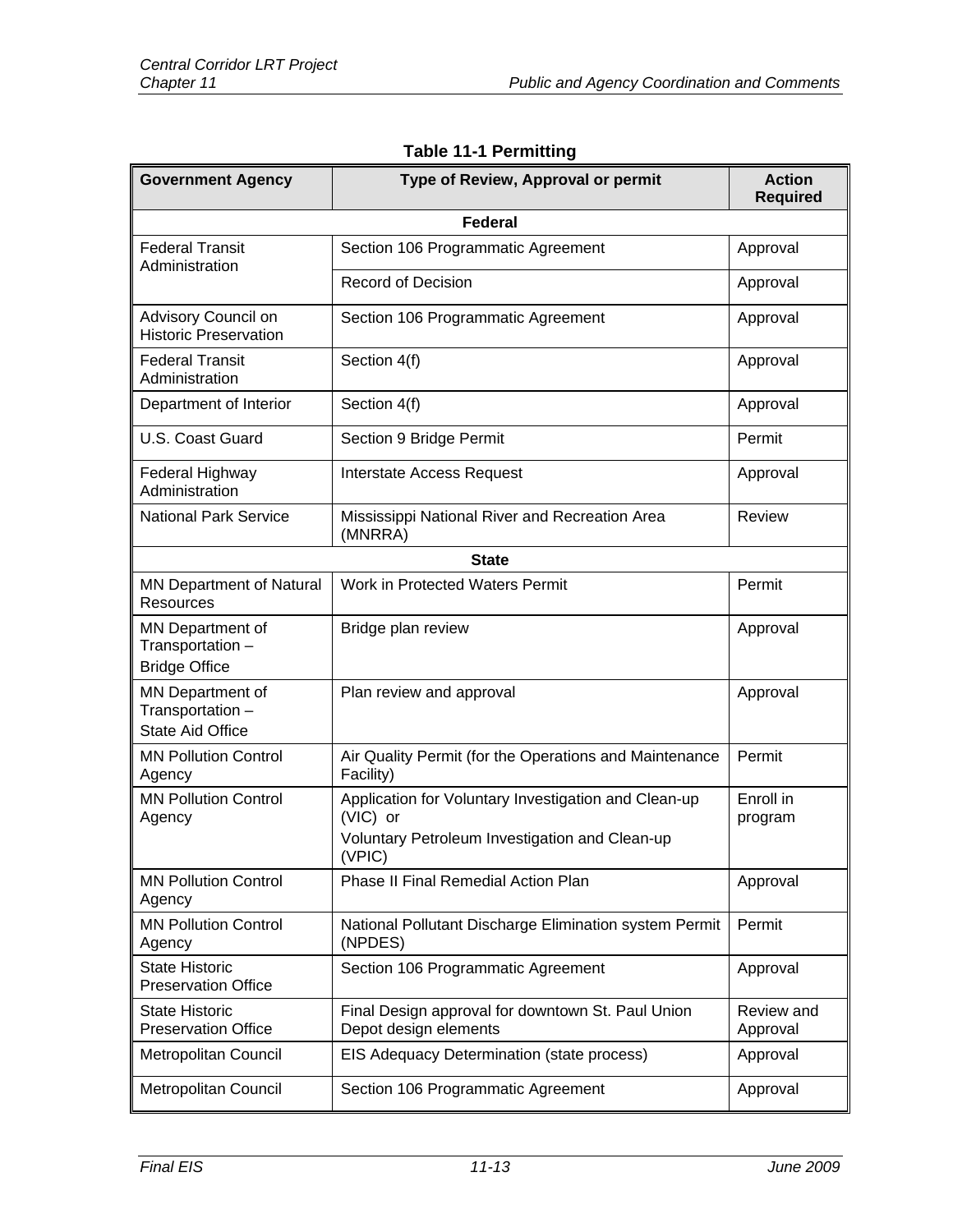| <b>Government Agency</b>                           | Type of Review, Approval or permit                                                                                                 | <b>Action</b><br><b>Required</b> |  |
|----------------------------------------------------|------------------------------------------------------------------------------------------------------------------------------------|----------------------------------|--|
| MN Department of<br>Transportation                 | <b>Utility Permits:</b><br>a) permanent overhead and underground installations<br>b) temporary relocations and minor installations | Permit                           |  |
| MN Department of Health                            | Abandonment of Water Wells Documentation                                                                                           | If wells are<br>located          |  |
| <b>City/Local</b>                                  |                                                                                                                                    |                                  |  |
| City of Minneapolis                                | Utility Permits (Water, sewer, electric, and storm drain)                                                                          | Permit                           |  |
|                                                    | <b>Building Permits (Traction Power Substations and</b><br>Signal bungalows)                                                       | Permit                           |  |
|                                                    | <b>Municipal Consent</b>                                                                                                           | Approval                         |  |
|                                                    | <b>Driveway Access Permits</b>                                                                                                     | Permit                           |  |
|                                                    | Erosion and Sedimentation Control Plan Approval and<br><b>Grading Permit Approval and Permit</b>                                   | Permit                           |  |
| Minneapolis Park Board                             | Use of East River Parkway                                                                                                          | Approval                         |  |
| City of St. Paul                                   | Utility Permits (Water, sewer, electrical, and storm<br>drain)                                                                     | Permit                           |  |
|                                                    | Building Permits (Traction Power Substation, Signal<br>bungalow, and Operations and Maintenance Facility)                          | Approval                         |  |
|                                                    | <b>Municipal Consent</b>                                                                                                           | Approval                         |  |
|                                                    | Zoning Change: from B-5 to I-1                                                                                                     | Approval                         |  |
|                                                    | <b>Driveway Access Permits</b>                                                                                                     | Permit                           |  |
|                                                    | <b>Plumbing Permits</b>                                                                                                            | Permit                           |  |
| St. Paul Heritage<br><b>Preservation Committee</b> | Raymond Avenue Station design<br>Union Depot Station design                                                                        | Approval                         |  |
| St. Paul Regional Water                            | Water extension and hydrant modifications approvals                                                                                | Review and<br>Approval           |  |
| <b>Capitol Region Watershed</b><br><b>District</b> | <b>Sediment and Erosion Control Permits</b>                                                                                        | Review and<br>Approval           |  |
| Capitol Area Architecture<br><b>Planning Board</b> | Leif Erikson Lawn impacts                                                                                                          | Review and<br>Approval           |  |

# **11.2.2 Municipal Consent Process**

State law requires cities, counties, and regional rail authorities to hold public hearings on preliminary engineering plans for the Central Corridor LRT Project. These preliminary design plans show the general dimensions and location of the light rail alignment, including approximate station locations and a plan for disability access. They are provided to give municipalities and other interested parties the opportunity to review and comment on the plans. This is known as the municipal consent process.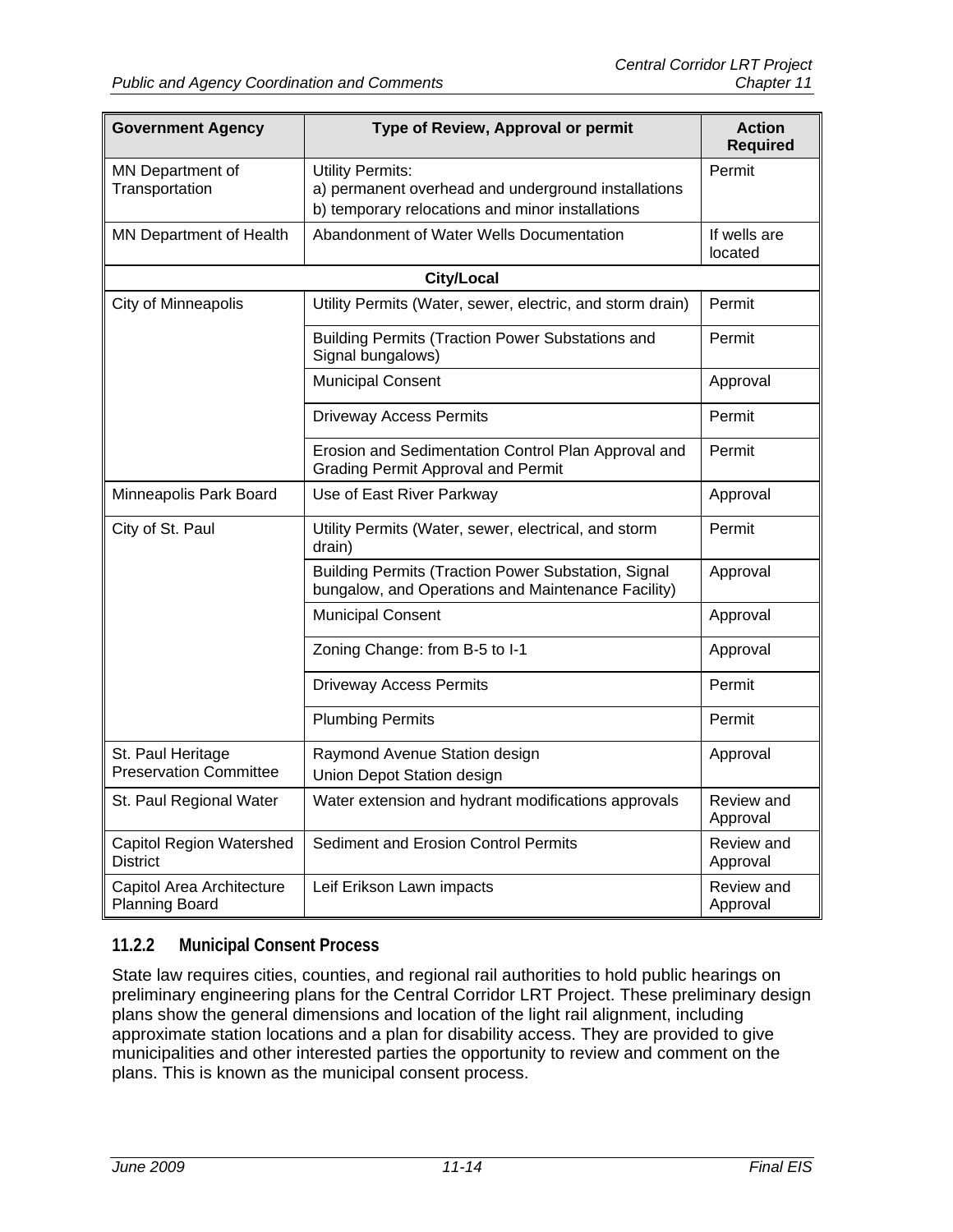Five public hearings were held during the municipal consent process. The first public hearing was held by MnDOT, Hennepin County Regional Railroad Authority (HCRRA), and RCRRA on May 29, 2008. The cities of St. Paul and Minneapolis, and Hennepin and Ramsey counties held public hearings prior to their city councils and county boards approving the plans in July 2008. The meetings dates were:

- City of Minneapolis on June 3, 2008
- City of St. Paul on June 4, 2008
- Ramsey County on June 5, 2008
- Hennepin County on June 17, 2008

After the public hearings, the cities of St. Paul and Minneapolis, and Hennepin and Ramsey counties, unanimously passed resolutions adopting the preliminary design plans as part of the municipal consent process. The municipal consent plans were the basis of the 30 percent preliminary engineering plans which were later used for adoption of the Preferred Alternative.

The Operations and Maintenance Facility (OMF) and approaches described in the SDEIS and approved through the local municipal consent process included a mid-block Wacouta crossing of Kellogg Boulevard to the Union Depot elevated railyard, and a new OMF located on Ramsey County-owned land east of Union Depot. Since publication of the SDEIS, several significant issues were expressed by project partners and stakeholders. The concerns were associated with impacts to historic resources, specifically the Union Depot and its associated facilities, potential constraints on Ramsey County plans for a multimodal transit hub re-using the Union Depot concourse, and additional project costs due to poor soil conditions identified on the site for the OMF.

With the identification of substantial challenges on the Ramsey County-owned site east of Union Depot, an alternative site for the OMF was identified in downtown St. Paul re-using the Diamond Products building on Broadway and Prince Streets. Refining the Preferred Alternative to include this site had numerous project advantages:

- It avoided almost all Section 4(f) historic resource issues identified by SHPO and other consulting and interested parties
- Connecting to this site using public right-of-way is possible with minimal to no access disruptions to adjacent buildings and sites on 4th Street
- The Diamond Products building can be re-used for the OMF and provides for added functionality
- Alternative use of the Ramsey County site is possible

The Diamond Products site was proposed as an alternate OMF for inclusion and evaluation in the FEIS. The site, just north of the site disclosed in the SDEIS, would minimize numerous project impacts, including potentially significant impacts to historic resources and would not incur additional project costs. On March 18, 2009, the City of St .Paul accepted the revision to the location of the OMF as part of the municipal consent process.

#### **11.2.3 Section 106 Coordination**

The Section 106 process consists of steps for identifying and evaluating historic properties; assessing the effects of a proposed project on historic properties; and consultation for methods to avoid, minimize, or mitigate any adverse impacts. It is the goal of the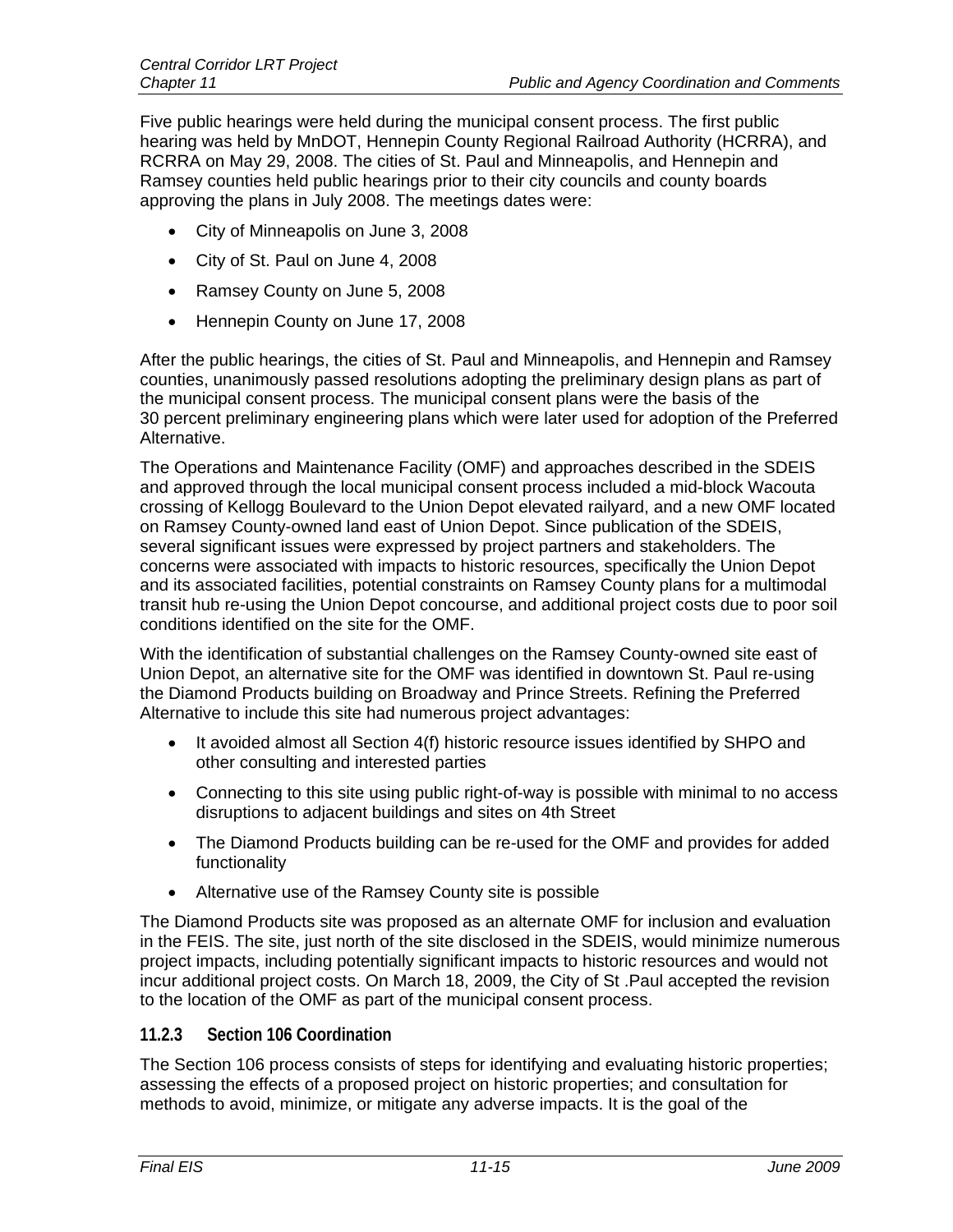Section 106 process to avoid adverse effects to historic properties. Where avoidance cannot be accomplished, measures to mitigate adverse effects are undertaken. Adverse effects occur when the project results in changes to the property, its setting, or its use that affect the National Register characteristics of the property in a manner that diminish the integrity of the property's location, design, setting, materials, workmanship, feeling, or association.

Methods for avoidance, minimization, or mitigation of impacts to historic property (any prehistoric or historic district, site, building, structure, or object included in, or eligible for inclusion in the NRHP) will be developed in coordination under the Section 106 consultation process.

The three coordinating agencies are FTA, MnDOT Cultural Resources Unit (MnDOT-CRU), and the Minnesota State Historic Preservation Office (SHPO). MnDOT-CRU is the FTA designee for the Section 106 process. To complete an inventory and evaluation of historic properties and to develop and complete a Section 106 programmatic agreement for the assessment of effects to historic properties as project development has continued (see Appendix E), the CCPO and MnDOT-CRU have had ongoing consultation with SHPO, FTA, and interested parties including the Prospect Park and East River Road Improvement Association (PPERRIA), Historic St. Paul, the St. Paul Heritage Preservation Commission, the CAAPB, historic preservation professionals associated with the Lowertown Historic District and the Union Depot in the City of St. Paul, representatives from the University of Minnesota, representatives of several historic buildings in St. Paul, the Preservation Alliance of Minnesota, and the Church of St. Louis, King of France.

Historic St. Paul, the St. Paul Heritage Preservation Commission, the PPERRIA, the Preservation Alliance of Minnesota, the Advisory Council for Historic Preservation, the Church of St. Louis, King of France, and Central Presbyterian Church have submitted formal requests and have been approved to participate as consulting parties in the Section 106 process. Details of the ongoing Section 106 consultation process are included in Section 3.4 and Chapter 7 of this FEIS. Appendix E includes background documentation for the ongoing Section 106 consultation process.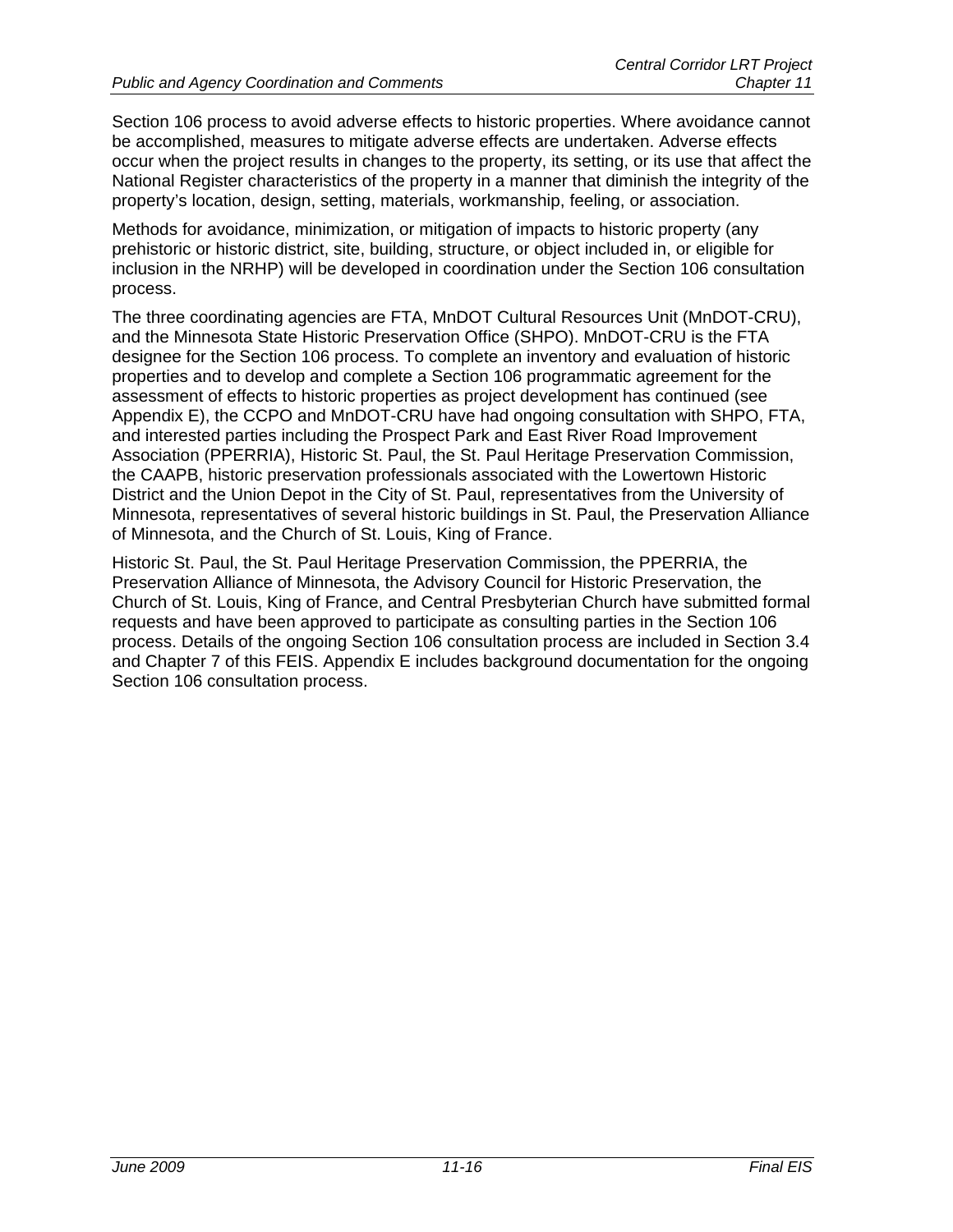# **11.3 Summary of Comments and Responses on the AA/DEIS**

This FEIS incorporates comments received on the AA/DEIS during the 45-day comment period following publication of the NOA in the *Federal Register* on April 21, 2006. The following section is a summary of the comment themes by subject area and common responses developed during the FEIS. All comments received have been documented and responded to in the FEIS. For verbatim comments and corresponding responses, see Appendix K (the Comment-Response Report). In Appendix K, a particular comment and the corresponding response can be found by using the Commenter Index or the Issue Area at the beginning of Appendix K. Agency comment letters with full text are included in Appendix E.

Public comments on the AA/DEIS were generally positive and favored LRT and an alignment on University Avenue as the preferred alternative in the Central Corridor. A total of 916 people, agencies and organizations offered comments on the AA/DEIS, including 180 who spoke at the public hearings. A summary of the most common comments and responses are described below.

# **11.3.1 Alternatives Considered (Alignments, Modes, Design Options)**

Numerous comments were received on the AA/DEIS regarding various alignment options, stopping patterns, and technology type. The most common issue raised was the preference to select LRT along University and Washington Avenues as the LPA. Many of the comments also reflected preferences of LRT over Bus Rapid Transit (BRT). Another common theme was whether or not to include grade-separation, specifically through the U of M's East Bank.

After publication of the AA/DEIS and completion of the public hearings, the Metropolitan Council adopted the AA/DEIS LPA for the Central Corridor. The AA/DEIS LPA was 11 miles in length, of which 9.8 miles consisted of new alignment and 1.2 miles used the existing Hiawatha LRT alignment in downtown Minneapolis. The AA/DEIS LPA was at-grade along most of the alignment with the exception of a tunnel through the U of M's East Bank. Subsequent to the completion of the AA/DEIS for the Central Corridor LRT Project, several unresolved policy questions and design element options arose which required additional study. These unresolved issues and design changes resulted in the completion of the SDEIS. After the publication of the SDEIS, the Metropolitan Council adopted a Preferred Alternative. The Preferred Alternative is defined as LRT operating at-grade on Washington and University Avenues, passing north of the State Capitol and turning south on Robert Street, turning west at 12th Street to Cedar Street, and then continuing south on Cedar Street into downtown St. Paul turning diagonally at 4th Street, and continuing east to end at St. Paul's Union Depot with tail track leading to an operations and maintenance facility farther east (Metropolitan Council Resolution No. 2008-26). See Chapter 2 for a full description of the Preferred Alternative. The alignment of the Preferred Alternative is shown in detail in Figure 2-3 through Figure 2-10.

# **11.3.2 Impacts to Businesses**

Many comments received on the AA/DEIS expressed concern for the small businesses along the Central Corridor LRT Project. These comments related to potential financial hardships that could occur during construction, with altered traffic patterns, any increases in rent, land value or taxes, and changes to parking. Other comments were related to support and consideration of minority businesses—businesses that reflect the diversity of a neighborhood—and the social value of these small businesses, which some felt were not being recognized by project proponents.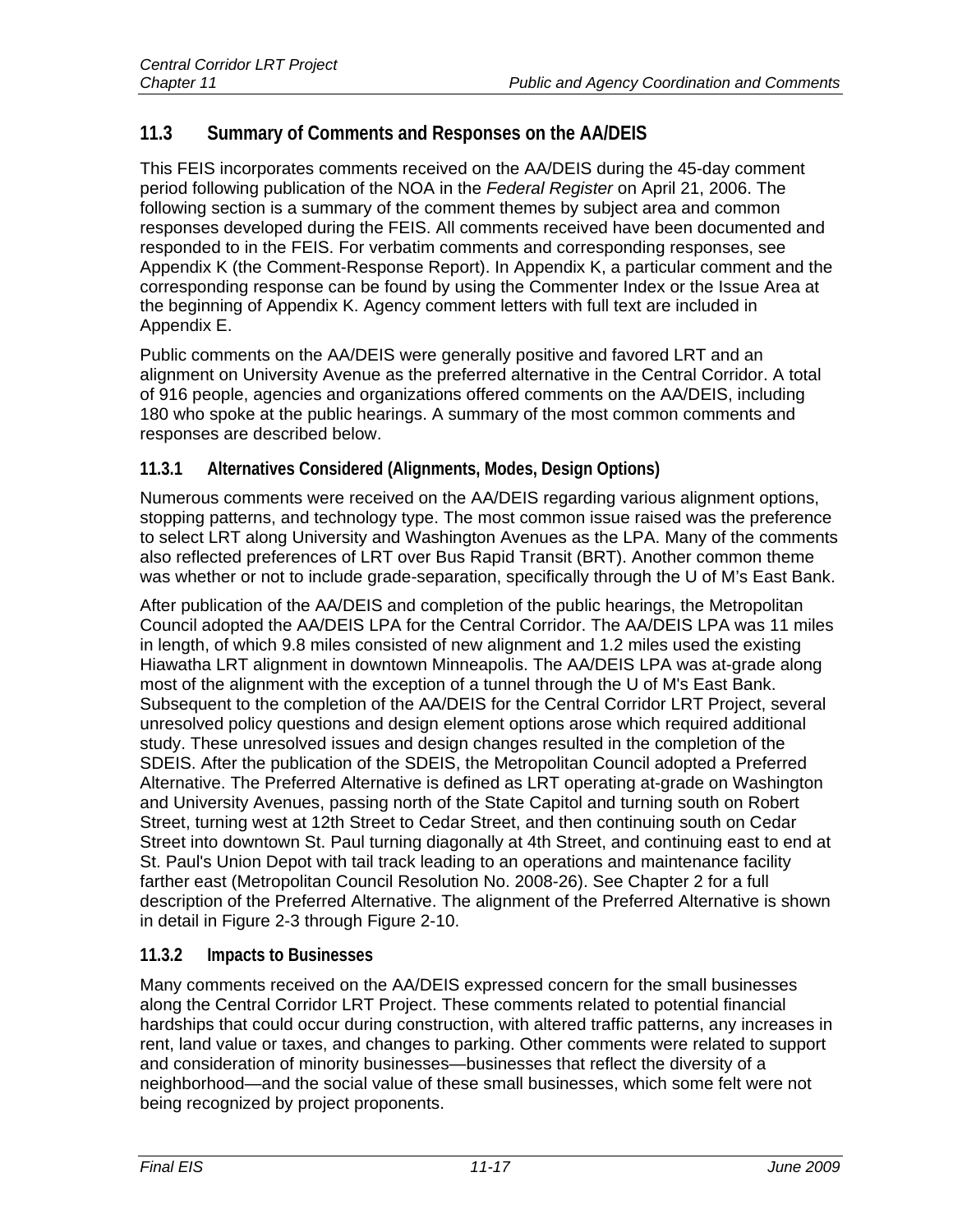The Central Corridor LRT Project will address potential construction impacts by providing information about detours with signage, and advance notices. Maintenance of traffic and sequence of construction would be planned and scheduled to minimize traffic delays and inconvenience. Best Management Practices (BMPs) would include working with businessowners to provide an alternate access to their businesses if necessary, giving them adequate notice about construction plans and phasing, keeping access to bus stops open, and alerting the public to detours. In addition, the Central Corridor Partnership, an alliance of St. Paul and Midway area business leaders, will be providing assistance to help businesses with marketing strategies and business planning to survive the construction process and let their customers know they are still open.

The outreach staff will be key in notifying businesses and residents of construction plans, road closures, and bus re-routes, as well as being a point of contact for construction related emergencies such as power outages. For this reason, from May to August 2008, Outreach Coordinators went door-to-door surveying businesses, and in October 2008 a series of business listening sessions were held to identify outstanding concerns and to start planning for construction including identification of the best strategies for communicating with businesses. The Central Corridor LRT Project outreach team has and will continue to engage the public in the preliminary engineering process and into construction.

Land development and property taxation policies are principally the responsibility of the cities of Minneapolis and St. Paul. Both cities have adopted comprehensive land use and development strategies or are updating plans and policies to reflect projected land use development changes with the construction and operation of the Central Corridor LRT project. In St. Paul's Central Corridor Development Strategy and the Minneapolis Plan for Sustainable Growth, land use changes are a function of market changes, and these plans attempt to mitigate the market forces.

The outreach program provides many avenues for people to submit comments and concerns, which are forwarded to the planners and engineers.

#### **11.3.3 Impacts to Existing Bus Service**

Many people who commented on the AA/DEIS expressed concerns about the impacts the Central Corridor LRT would have on existing bus service. Typical comments focused on access and mobility issues, frequency reduction to the Route 16 bus, increased waiting times, walk distances, handicap access, and impacts to transit dependent populations.

The Metropolitan Council and the cities of St. Paul and Minneapolis and Ramsey County are very aware of the concerns raised by community members. Based on the public's comments, several operational changes to the Preferred Alternative and the existing transit network were developed and incorporated into the 2030 transit network. For example, the project includes the addition of two new bus routes, the 60 and 83, to provide service and connections with other transit routes. While a reduced frequency on Route 16 has the potential to affect populations in this corridor, the introduction of LRT service and the additional two bus routes have the overall effect of increasing ridership capacity and access throughout the corridor. Route 83 increases north/south access along Lexington Parkway while Route 60 provides circulating east/west service along University Avenue and in the Midway area. End-to-end run times on the Central Corridor LRT are significantly faster than existing transit service. Additionally, the Central Corridor LRT will be compliant with all ADA requirements. Furthermore, as part of the Central Corridor LRT project, the Metropolitan Council will commit to preparing a targeted transit service plan for the environmental justice community identified in the Environmental Justice analysis (Section 3.8 of this FEIS). This service plan will be based on regional transit service standards and accepted quantitative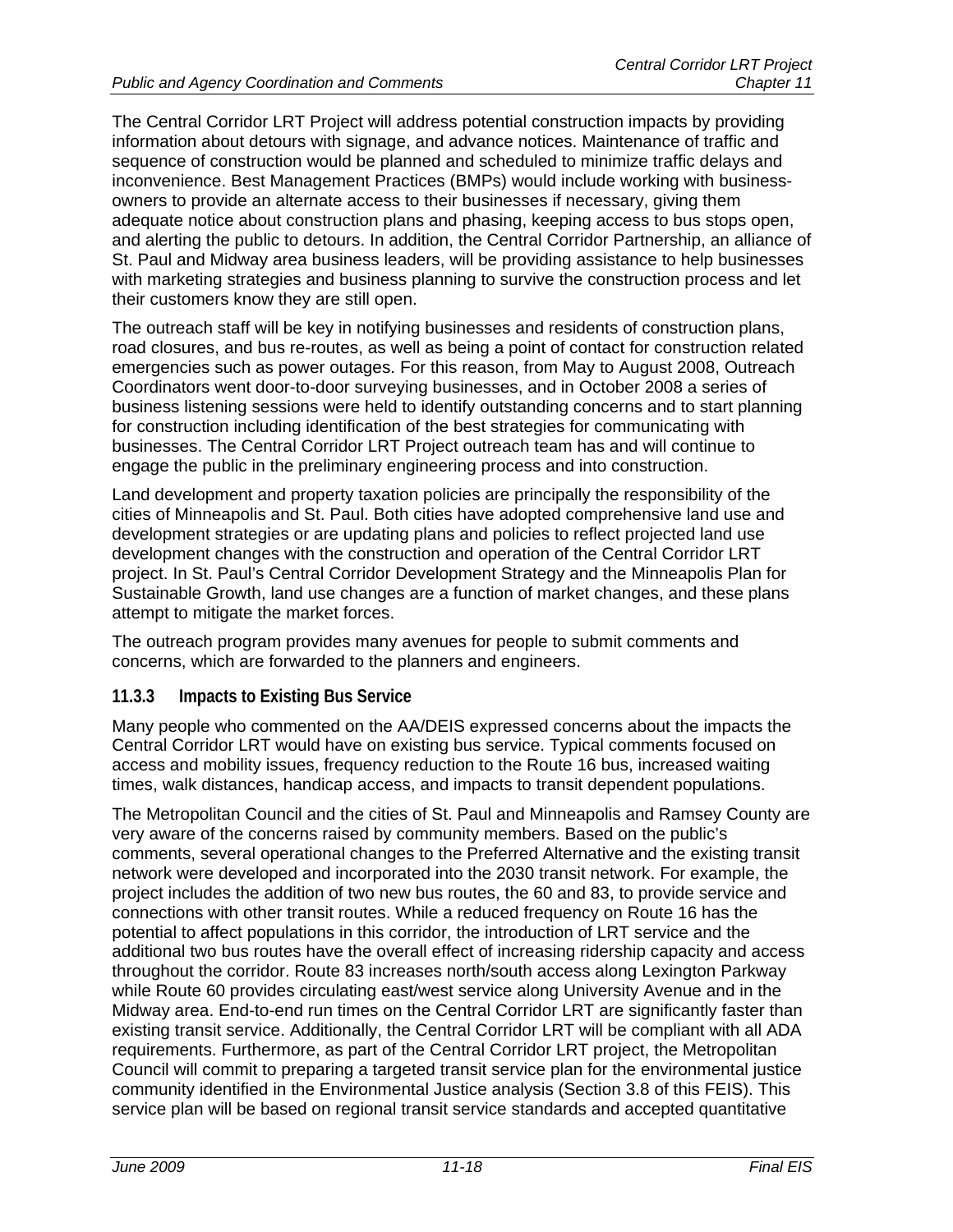methods typically used by Metro Transit, but will also provide for community input into the process and measures of need as expressed by and as tailored for this transit-dependent community. This plan will be completed at least six months prior to Central Corridor LRT beginning revenue service operations and will be implemented concurrent with the start of LRT service.

# **11.3.4 Number and Location of Stations**

Several comments were received on the AA/DEIS regarding station spacing and locations. Many comments discussed the need for additional stations at various locations; however, the most recurring comment was regarding the need to add stations at Hamline Avenue, Victoria Street, and Western Avenue to increase access to neighborhoods and businesses along University Avenue.

In response to these comments, the SDEIS evaluated three additional future infill stations at Hamline Avenue, Victoria Street and Western Avenue, which would result in approximately half-mile station spacing through much of the Central Corridor. The Metropolitan Council analyzed the effects these stations would have on the overall project. It was found that adding stations at these locations would increase overall travel time resulting in lower ridership for the project and reduced cost-effectiveness (see the Technical Report in Appendix J5). The project as proposed in the SDEIS and FEIS would include below grade infrastructure to allow for station construction at a future date when demand is warranted and funding is available.

# **11.3.5 Impacts to Property Value**

Numerous comments were received on the AA/DEIS that raised questions regarding potential impacts of the alternatives under consideration on the value of property. The comments focused on LRT as the likely preferred alternative and how this new investment might trigger new development at stations and renew interest in the residential property in the corridor. The potential for gentrification was a common theme that was described. Generally, commentors voiced concerns over likely increases in property value and their property tax and that this would contribute to the movement of current residents out of the neighborhood. Suggestions for rent control, subsidy, and freezes on property taxes were common.

These issues were very important to the Metropolitan Council as well as the cities of St. Paul and Minneapolis and Ramsey County. It is likely that increased access brought by transit improvements may act as a catalyst for new investment. In anticipation of new and transitoriented development (TOD), St. Paul adopted the *Central Corridor Development Strategy* (October 2007) (described in Section 3.1 and Chapter 5). The strategy includes Transit Opportunity Zones (TOZ) that would overlay existing zones and guide new development. The strategy contains an Inclusive Housing strategy that is intended to mitigate the potential displacement of low-income individuals and families from the corridor as property values rise. Further, specific strategies are identified in this plan for home ownership assistance.

# **11.3.6 Traffic Impacts**

There were numerous comments that expressed concerns about the impact LRT would have on traffic congestion and traffic safety, especially in regards to pedestrians crossing University Avenue. Additionally, concerns were raised about how and where vehicles and pedestrians would be allowed to cross University Avenue, and the types of safety devices that would be employed.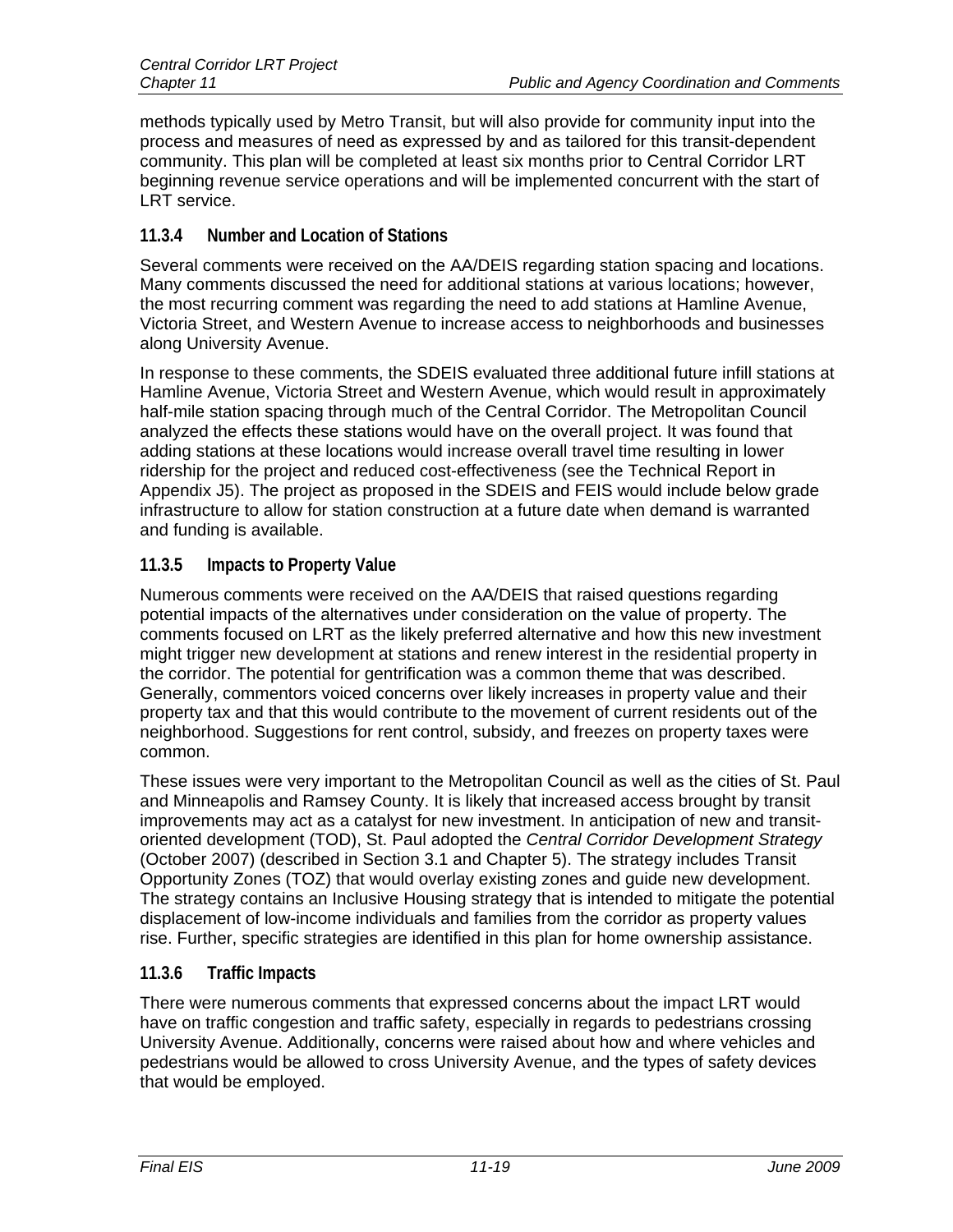Generally, traffic congestion is expected to increase with the No-Build and Preferred Alternatives in 2030. The Preferred Alternative will cause some intersections to operate at a decreased level of service (LOS). There are several strategies that may be employed to help mitigate these impacts. The new signal control systems and track systems will be integrated to provide extended "green" signal times to promote the efficient movement of trains along the corridor, while minimizing disruption to automobile traffic. The lengthening of turning lanes for some intersections may also be incorporated. Vehicles will be able to cross University Avenue at signalized intersections, spaced at approximately 1/4 mile intervals.

The current configuration of University Avenue poses a barrier to pedestrian movements. Adding LRT would not degrade conditions further. Incorporating desired system elements such as non-signalized pedestrian crossings and secondary station platform access would provide clearly defined crossing areas and connections along the corridor, enhancing the overall pedestrian environment and promoting community cohesion. Pedestrians will be able to cross University Ave at nearly every legal crossing that presently exists (approximately every 1/8 mile or city block).

The Metropolitan Council follows safety and security policies that establish requirements for project subsystems such as tracks, station areas, transit vehicles, communication equipment, and operations based on local, state, and national codes or standards. The roadway safety channelization and protection treatments will be designed to discourage automobiles and pedestrians from crossing the tracks except in legally permitted areas.

# **11.3.7 Environmental Justice**

Several comments were received following publication of the AA/DEIS regarding environmental justice and potential impacts to minority or low-income communities. Comments primarily focused on transit service equity, station area development and station spacing, and protection of minority-owned businesses from construction impacts. Many of the comments were focused on populations living in the Midway East planning segment and the Rondo neighborhood in St. Paul. Many people felt that the existing transit service along University Avenue provided sufficient service to adjacent communities, and the disruption to neighborhoods during construction would result in undue harm to sensitive populations.

The Metropolitan Council and the cities of St. Paul and Minneapolis and Ramsey County are very aware of the concerns raised by community members. In response to the comments received, the SDEIS evaluated these and other environmental justice issues along the corridor. Based on the public's comments, several operational changes to the Preferred Alternative and the existing transit network were developed and incorporated into the 2030 transit network, discussed in Section 6.1 of the FEIS. Numerous comments were made about the reduction in service frequency of the Route 16 bus. Based on these comments, the project includes the addition of two new bus routes, the 60 and 83, to provide service and connections with other transit routes. While a reduced frequency on Route 16 has the potential to affect populations in this corridor, the introduction of LRT service and the additional two bus routes have the overall effect of increasing ridership capacity and access throughout the corridor. Route 83 increases north/south access along Lexington Parkway while Route 60 provides circulating east/west service along University Avenue and in the Midway area. Additionally, end-to-end run times on the Central Corridor LRT are significantly faster than existing transit service.

Community access issues focused around the three future infill stations at Western Avenue, Victoria Street, and Hamline Avenue. The SDEIS evaluated the addition of these three future infill stations. Results of this analysis determined that the additional stations would result in increased travel times, corresponding with a decrease in ridership levels. However,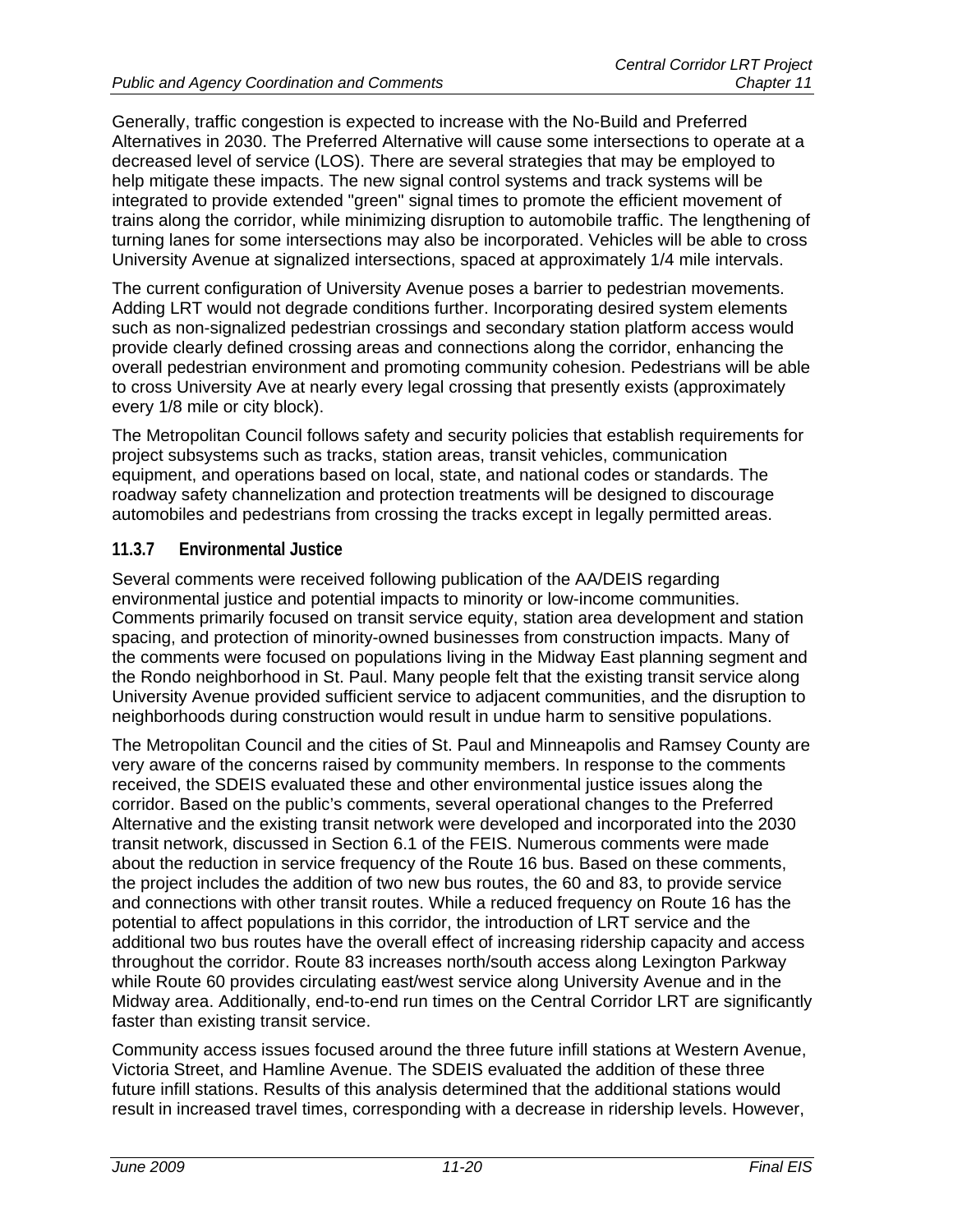the Metropolitan Council is committed to building these stations, and the proposed project will construct the underground infrastructure at these station locations so the stations may be constructed in the future when demand is warranted and funding is available.

While many comments concerned access and the construction of the future infill stations, several other comments were made relating to station area development and the equitable consideration of low-income and minority populations living near proposed station areas. Recognizing the potential LRT stations have to enhance growth and development around station areas, both St. Paul and Minneapolis have adopted planning and zoning regulations in effort to guide development that is sensitive to the needs of area residents. The stabilization of natural market forces around station areas is a goal of these plans and policies, most notably St. Paul's Central Corridor Development Strategy. The document contains a set of guidelines for development at and around stations locations including parks, connections to existing neighborhoods, building mass and design, and other guidelines to honor and enhance neighborhood character.

#### **11.3.8 Public Involvement Process**

The most common issue identified regarding public involvement was about the length of the circulation period of the AA/DEIS. Many commentors wanted to increase the length of the comment period as well as to increase outreach techniques. Some of these outreach techniques focused on the ability to communicate in languages common in the Central Corridor.

Although the comment period was not extended as many people requested, any comments received after the closing of the comment period were included in the public record. A comprehensive plan for public involvement was developed as part of preliminary engineering. This plan included outreach to all communities along the corridor and also included hiring Central Corridor Outreach Coordinators whose sole responsibility is to interface with residents, business owners and other stakeholders in the process. The Community Outreach Coordinator team is multilingual, including in Spanish, Thai, Vietnamese, Hmong, French, and American Sign Language. The plan included a component to reach out to limited English proficiency and other sectors of the community who may be typically underrepresented in the planning and public involvement process. During preliminary engineering, a full-time Manager of Communications was hired to ensure that information about the Central Corridor LRT was available and published in local media and to develop informational materials published by the project office informing the public about the project.

# **11.3.9 Neighborhood Impacts**

The majority of comments received on the AA/DEIS concerning neighborhood impacts discussed the need to maintain community cohesion and character of the local neighborhoods, potential for land use changes and redevelopment within the corridor, and comments on livable communities.

To address these concerns, the City of St. Paul adopted the Central Corridor Development Strategy. The strategy contains a set of guidelines for development at and around stations locations including parks, connections to the neighborhoods, building mass and design, and other guidelines to reflect and enhance neighborhood character. In addition, Minneapolis is updating the Minneapolis Plan for Sustainable Growth, which recognizes the importance of strategic infrastructure investments along transportation corridors, the vitality of its neighborhoods, and its relationship to important institutions.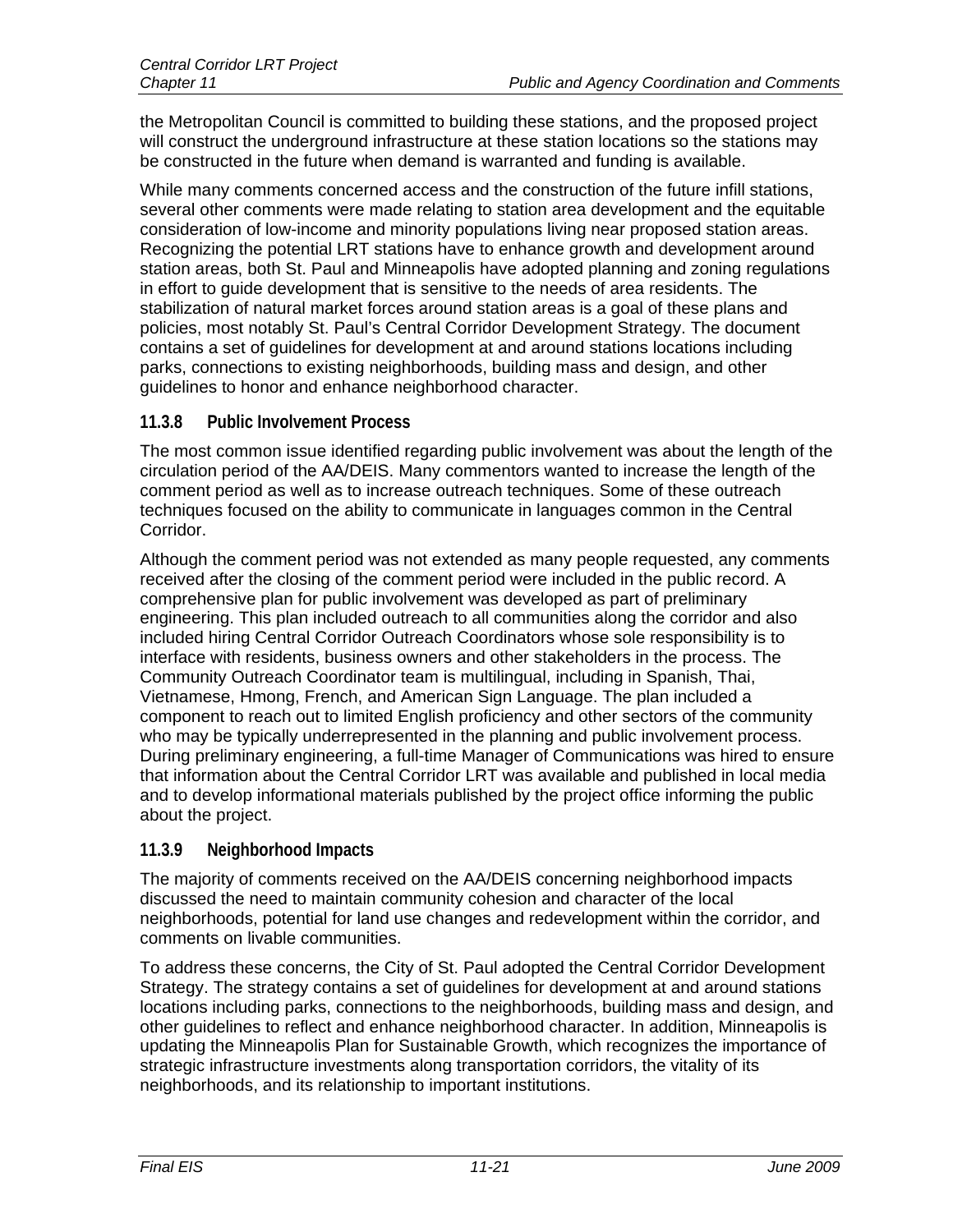Community cohesion concerns were widely expressed by many community members, particularly in relation to the Rondo neighborhood in St. Paul. The current alignment runs through the Rondo neighborhood, the heart of St. Paul's African-American community that was devastated by the construction of I-94 in the 1960s. Community members from around the metropolitan area were concerned about maintaining the remaining neighborhood fabric and community cohesion. The Central Corridor LRT is not intended to act as a barrier to any community, but rather to enhance the access both to adjacent communities and the metropolitan region. Physical infrastructure enhancements that will occur as a result of the project will allow for safer street crossings and improved circulation in the adjacent neighborhoods.

# **11.3.10 Visual Aesthetics**

The majority of comments received on the AA/DEIS concerned changes in the visual and aesthetic setting due to the introduction of new visual elements including overhead catenaries, stations, and LRT vehicles. Other concerns included streetscape, landscaping, and sidewalk improvements to enhance the corridor; preserving or creating green space and trees; and the incorporation of public art in the project.

Most of the Central Corridor LRT Project's design work has been on the engineering aspects of the system—where the tracks will go, how the stations will be configured, and where the operating systems will be placed. Following the Record of Decision (ROD) for the FEIS, the Final Design Phase begins and the more visible elements of the project will take shape. The appearance of the stations, station approaches, landscaping and furnishings, pedestrian crossings, safety equipment, lighting fixtures, and much more will be designed and detailed for public travel, safety, and enjoyment.

The Metropolitan Council is working also closely with the cities, neighborhoods, and citizen committees to ensure that the stations and their surroundings are compatible with their neighborhoods. The basic station design will be consistent for all stations; however, five public artists have been hired to work with the public to integrate public art into the stations that reflects the surrounding community.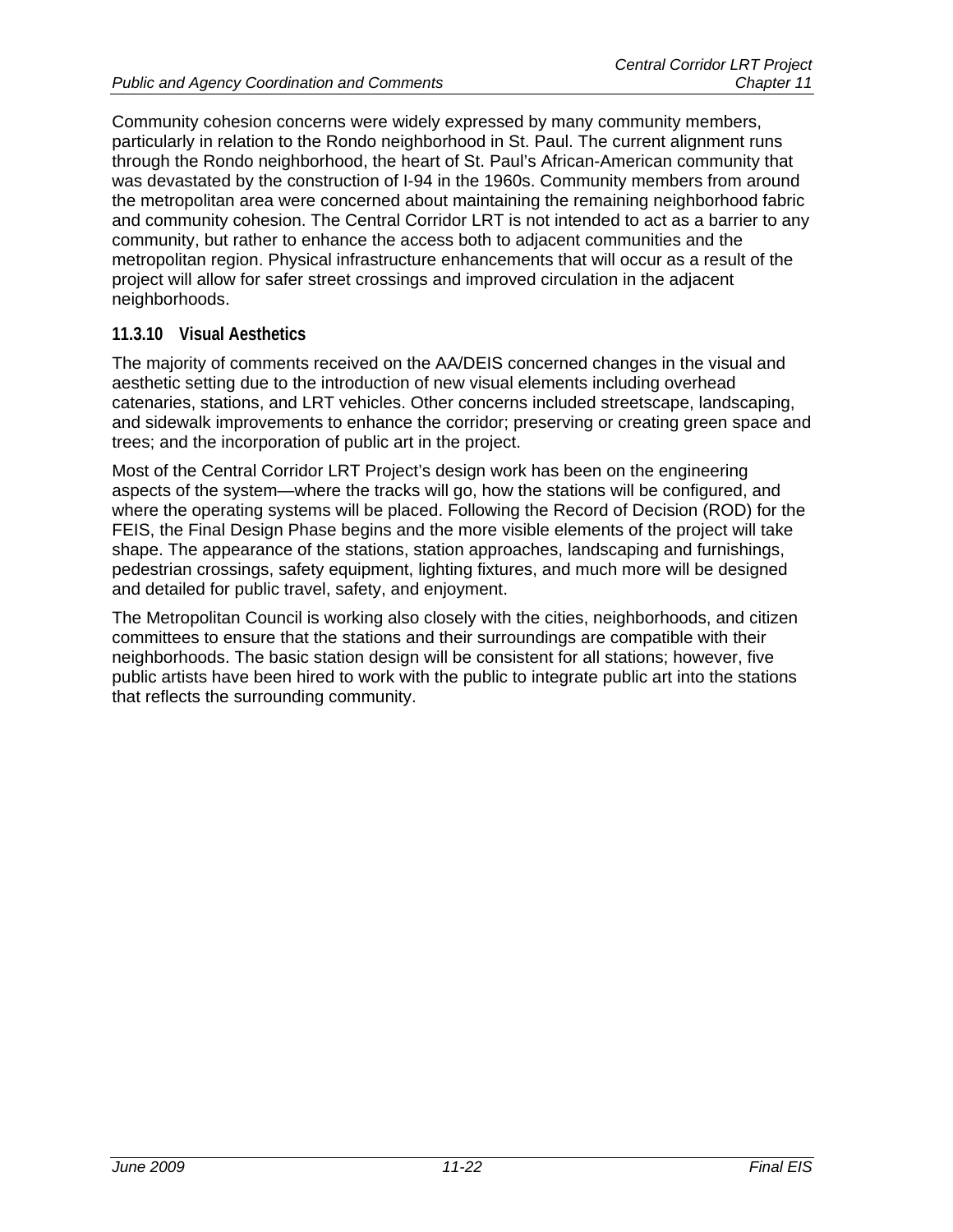# **11.4 Comments and Responses on the SDEIS**

This section provides a summary of comments received on the SDEIS. This FEIS incorporates comments received on the SDEIS during the 45-day comment period following publication of the NOI in the *Federal Register* on July 11, 2008. Approximately 60 parties commented on the SDEIS. A summary of comments and responses is provided below.

# **11.4.1 Alternatives Considered (Alignments, Modes, Design Options)**

Comments were received on the SDEIS concerning Central Corridor LRT alignments and other design options. Specifically, comments were made on alignment routes, the U of M tunnel, station locations, and LRT facilities.

The AA/DEIS and SDEIS process examined numerous alignment options and station locations/configurations. The Preferred Alternative includes an alignment and station locations/configurations that meet the purpose and need most efficiently and minimize project impacts.

Many comments received discussed the grade-separation discussed in the AA/DEIS through the U of M's East Bank and a need to reexamine a northern alignment through the U of M. Additional analysis was conducted by the Metropolitan Council during PE to evaluate grade-separation options at the U of M. Through this analysis, it was determined that the project could not support the tunnel as described in the AA/DEIS. The U of M conducted an additional analysis reexamining a "Northern Alignment." Upon completion of the analysis, Metropolitan Council determined, in consultation with the U of M, that an At-Grade Transit/Pedestrian Mall would be included as part of the project description of the SDEIS. The Metropolitan Council evaluation is described in Chapter 2 of the SDEIS. The U of M analysis described in Chapter 2 and reproduced in full in Appendix G of the SDEIS.

# **11.4.2 Impacts to Businesses**

Many comments received on the SDEIS expressed concern for the small businesses along the Central Corridor LRT Project. These comments related to potential financial hardships that could occur during construction, with altered traffic patterns, with any increases in rent, land value or taxes, and because of the loss of on-street parking spaces.

The Central Corridor Partnership, an alliance of St. Paul and Midway area business leaders, will be providing assistance to help businesses with marketing strategies and business planning to survive the construction process and let their customers know they are still open. The partnership is developing a business management plan and seeking funding sources.

The Central Corridor LRT Project will address potential construction impacts by providing information about detours with signage, and advance notices. Maintenance of traffic and sequence of construction would be planned and scheduled to minimize traffic delays and inconvenience. BMPs would include working with business-owners to provide an alternate access to their businesses if necessary, giving them adequate notice about construction plans and phasing, keeping access to bus stops open, and alerting the public to detours.

The Metropolitan Council is working with the City of St. Paul to identify parking solutions that will work for local businesses and residents during construction of the Central Corridor LRT. The mitigation measures will be included as part of the construction plans and specifications.

Increased access brought by transit improvements may act as a catalyst for new investment, and thus improve customer traffic for existing businesses. Transit-oriented development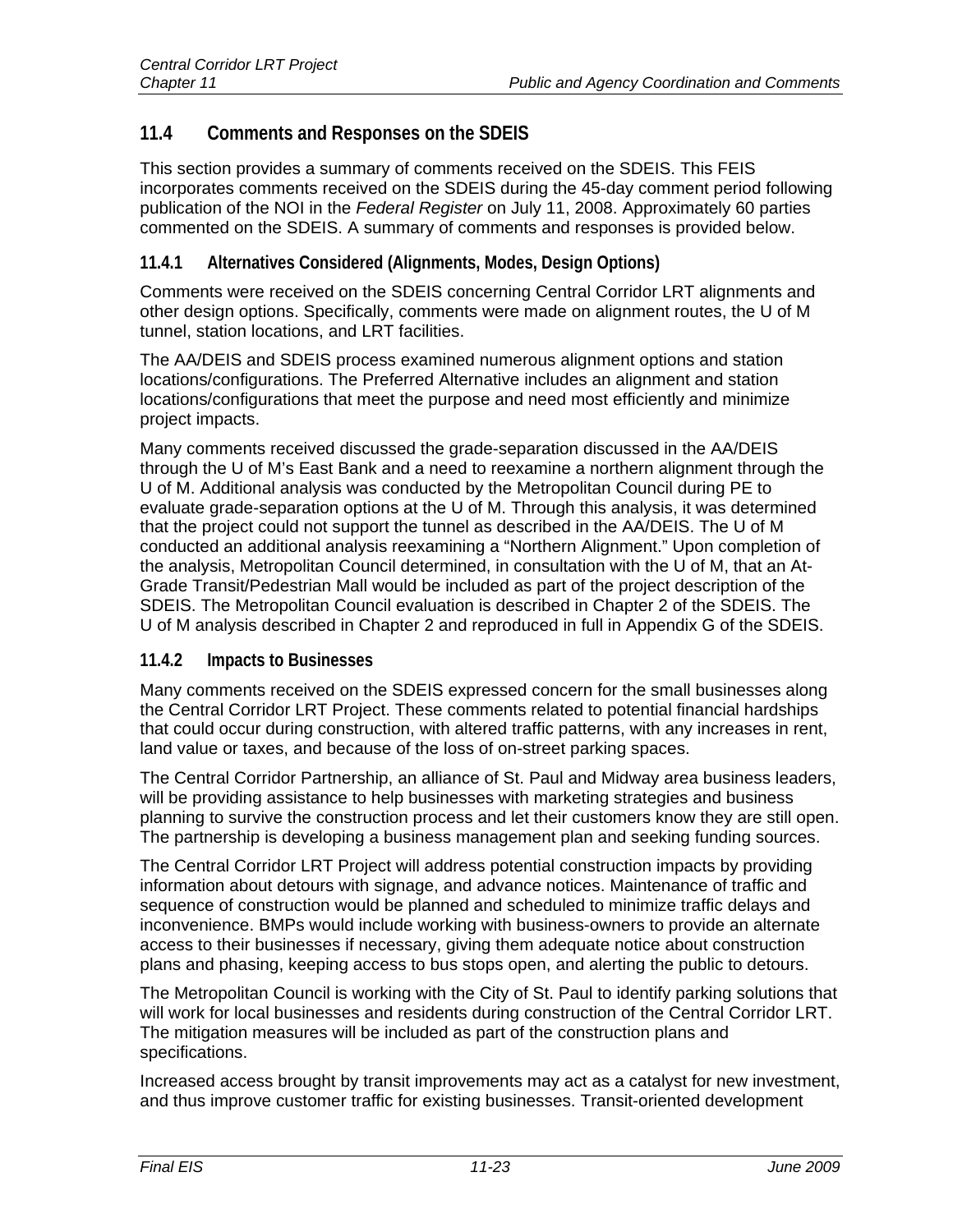(TOD), including areas of increased residential and commercial density that will encourage walking and transit use, are likely to become common around the stations. To address concerns and undesired effects of expected TOD, St. Paul adopted the Central Corridor Development Strategy (October 2007). The City of St. Paul has begun to establish Transit Opportunity Zone (TOZ) overlay districts, which, generally, promote and facilitate desired changes and improvements through redevelopment and rehabilitation activities, including those of developers.

# **11.4.3 Impacts to Property Value**

Numerous comments were received on the SDEIS that raised questions regarding potential impacts on the value of property of the alternatives under consideration. The comments focused on LRT as the likely preferred alternative and how this new investment might trigger new development at stations and renew interest in the residential property in the corridor. The potential for gentrification was a common theme and fear. Generally, commentors voiced concerns over likely increases in property value and their property tax and that this would contribute to the movement of current residents out of the neighborhoods.

It is likely that increased access brought by transit improvements will act as a catalyst for new investment in the Central Corridor. Land development and property taxation policies are principally the responsibility of the cities of Minneapolis and St. Paul. In anticipation of new and transit oriented development, both cities have adopted comprehensive land use and development strategies or are updating plans and policies to manage the projected land use development changes that are expected to follow the construction and operation of the Central Corridor LRT project and which could increase property values. These plans include the St. Paul Central Corridor Development Strategy and the Minneapolis Plan for Sustainable Growth. These plans recognize that land use changes are a function of real estate market changes, and these plans attempt to mitigate the market forces.

St. Paul's Central Corridor Development Strategy, for example, includes policies and initiatives needed to make the outlined vision possible, including needed modifications to the comprehensive and neighborhood plans and guidelines for the establishment of TOZ overlay districts in the corridor. These zones would guide new development within existing zones. Development and land use guidelines are centered on defining areas of change and stability, thereby focusing new development in desired locations where the community and neighborhoods can benefit most.

#### **11.4.3.1 Traffic Impacts**

Many of the comments received on the SDEIS expressed concern about impacts to traffic congestion and requested that the traffic analyses be updated using more recent information, and that an analysis of traffic impacts to downtown Minneapolis was needed. In addition, numerous commentors requested more detailed information regarding mitigation. Many of the concerns were related to changes in the U of M area.

The Metropolitan Council conducted multiple traffic studies of Central Corridor LRT operations and their impacts to surrounding traffic (see Appendix J of this FEIS). Future traffic volumes used to predict 2030 traffic operations used the Metropolitan Council's Regional Model, which accounts for future development and planned and programmed transportation projects as reflected in local comprehensive plans. Numerous traffic studies have been completed for the Central Corridor LRT Project. See Chapter 6 of this FEIS for study results and proposed mitigation, and Appendix J of this FEIS for additional information about the studies.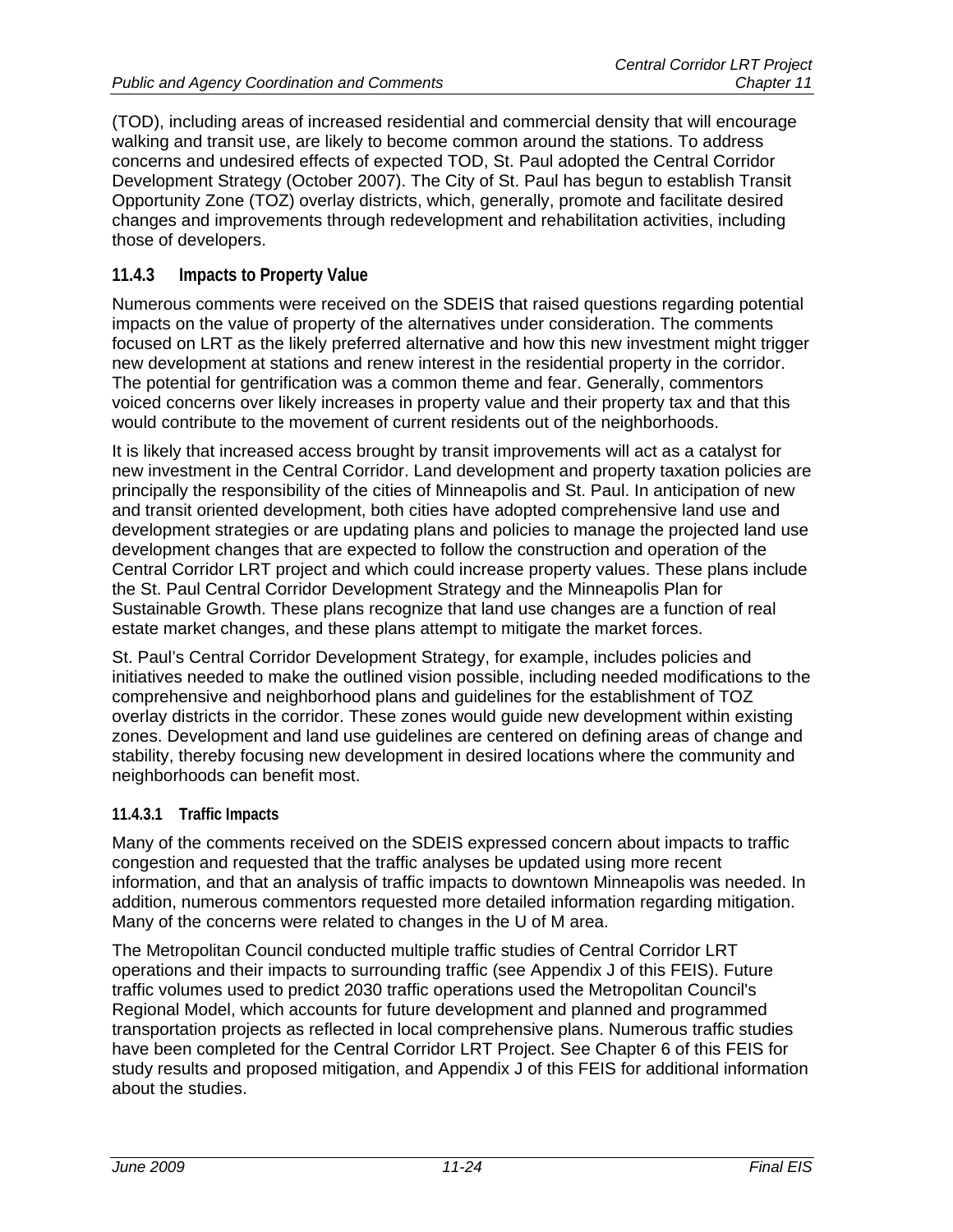# **11.4.3.2 Environmental Justice**

During the comment period for the SDEIS, comments on environmental justice continued to be focused on transit service equity and station spacing, along with concerns regarding the recognition of environmental justice communities in the corridor. Based on the comments received, the Environmental Justice analysis was refined for the FEIS, and included the participation of the FTA Office of Civil Rights (see Section 3.8 of this FEIS).

Comments regarding transit service equity were associated with the reduction in service frequency of the Route 16 bus. Additional comments expressed concern over station spacing in the Midway East planning segment and the construction of the three future infill stations. The refined Environmental Justice analysis did determine that three Census blocks in the Midway East planning segment, near the proposed Western Avenue Station, would experience a decrease in transit service with construction and operation of the Preferred Alternative. While the analysis determined that the majority of corridor residents would see significant increases in transit service, the reduction in service to these three Census blocks is considered a disproportionate impact for which the project benefits do not offset the impacts.

Recognizing this impact, the Metropolitan Council will prepare a targeted transit service plan for the environmental justice communities identified as part of the Environmental Justice analysis. This service plan will be based on regional transit service standards and accepted quantitative methods typically used by Metro Transit but will also provide for community input into the process and measures of need as expressed by and as tailored for this transitdependent community. This plan will be completed at least six months prior to Central Corridor LRT beginning revenue service operations and will be implemented concurrent with the start of LRT service.

# **11.4.3.3 Neighborhood Impacts**

Comments received on the SDEIS concerned neighborhood cohesion and connectivity, including station design, the location of traction power substations (TPSS), and commitments to support and preserve community character—in other words, sensitivity to and respect for the existing neighborhoods, residents, and businesses of the Central Corridor.

Community cohesion—maintaining the physical, emotional, and cultural connections of individual neighborhoods—is a key consideration of the Metropolitan Council and other project partners, including the Cities of Minneapolis and St. Paul, and Ramsey and Hennepin counties. The Metropolitan Council recognizes that the character and diversity of the Central Corridor's neighborhoods are aspects of the community that must be preserved and celebrated. The cities of Minneapolis and St. Paul have adopted development and design guidelines as part of city and neighborhood comprehensive plans and zoning policies to both guide development in the corridor and preserve adjacent neighborhood characteristics and community cohesion. This planning initiative integrates and builds upon the Central Corridor LRT Project. The City of St. Paul's Central Corridor Development Strategy (October 2007) is one example of the plans developed to enhance and protect corridor neighborhoods. This plan includes strategies to promote and facilitate the changes and improvements through public redevelopment and rehabilitation activities and private investments that will naturally follow the development of the Central Corridor LRT project.

The City of St. Paul has begun to establish TOZ overlay districts to accomplish the desired changes and improvements while maintaining community character, cohesion, and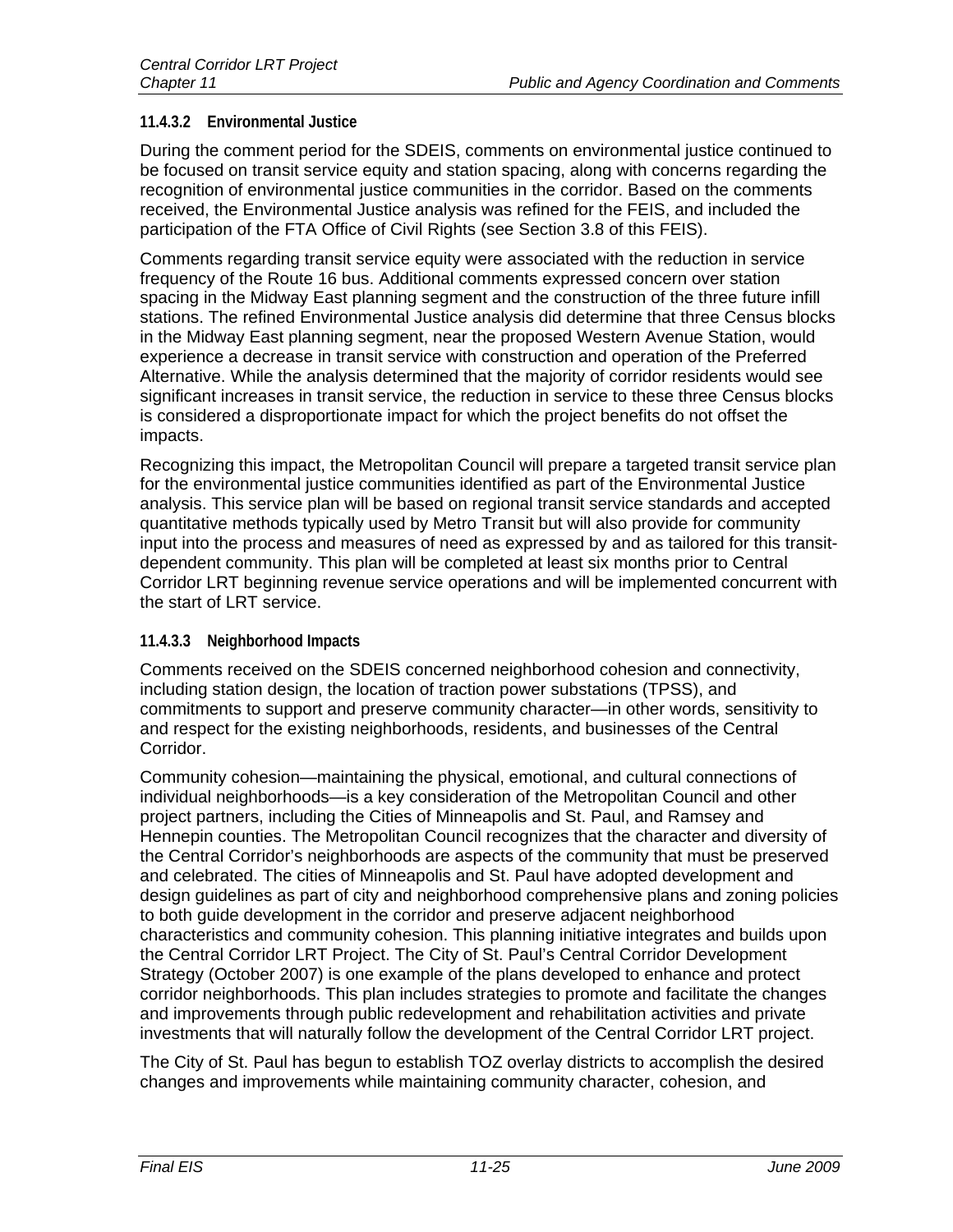connectivity. The desired outcome for each neighborhood is for the access brought by transit improvements to act as a catalyst for new community investments.

The Central Corridor LRT project is intended to enhance community cohesion, connectivity, and access to destinations both within the corridor and to points beyond. Construction of the LRT will improve the existing pedestrian infrastructure along University Avenue, and improve the safety of pedestrians through implemented design guidelines. The current configuration of University Avenue poses a barrier to pedestrian travel within the corridor. The development of the LRT will channel pedestrian movements to crossing locations at intersecting streets, where curb improvements and pedestrian islands within the street will shield pedestrians from both LRT vehicles and automobile traffic. Crossings will be available throughout the corridor, at both signalized and non-signalized intersections, and the pedestrian channelization is intended to discourage mid-block crossings and improve pedestrian safety.

A total of 13 TPSS facilities are planned for the Central Corridor LRT Project. These structures will add new visual features to the neighborhoods and business districts in which they are located. For TPSS facilities that will be placed in visually or culturally sensitive locations, additional screening and other treatments to integrate them appropriately with their surrounding context will be considered.

#### **11.4.3.4 Noise and Vibration**

The majority of comments concerning noise and vibration impacts discussed the need to provide detailed analysis and mitigation for sensitive equipment and facilities proximate to the corridor, including the U of M research facilities, Minnesota Public Radio (MPR), recording studios, historic buildings, and places of worship. Additional comments concerned the noise from warning bells, horns, and "wheel squeal."

Metropolitan Council performed detailed operation and construction noise analyses based on FTA guidance (2006). Analysis results as discussed in FEIS Section 4.6.6.2-3 guided the selection of mitigation measures throughout the corridor, including the Cedar Street corridor where two historic churches and MPR exist, the U of M where vibration sensitive equipment exists, and local residents in the corridor who may be affected by noise during construction and operation.

Metropolitan Council is committing to the mitigation of several noise impacts throughout the corridor through administrative and receiver based mitigation. Metropolitan council has committed to discontinuing the routine use of horns throughout the corridor, and the reduction of bell sound levels or the duration of bells will also be reduced. Noise impacts caused by crossovers will in some cases be mitigated through the installation of a movable point frog, where feasible or crossovers may be moved to alternative locations, where the impact to residences and other noise-sensitive receivers is reduced. The noise mitigation measures are described in detail in FEIS Section 4.6.8.

Metropolitan Council also performed detailed operation and construction vibration analyses, which are described in FEIS Section 4.7.6.2 and Section 4.7.7.2. Analysis results guided the selection and implementation of vibration mitigation measures throughout the corridor during construction and operation. These are described in FEIS Section 4.7.6.3 and Section 4.7.7.3.

The Metropolitan Council recognizes that the proposed alignment is proximate to several churches and MPR. The Metropolitan Council also recognizes that in this portion of the project area the existing sound environment is representative of the downtown district of a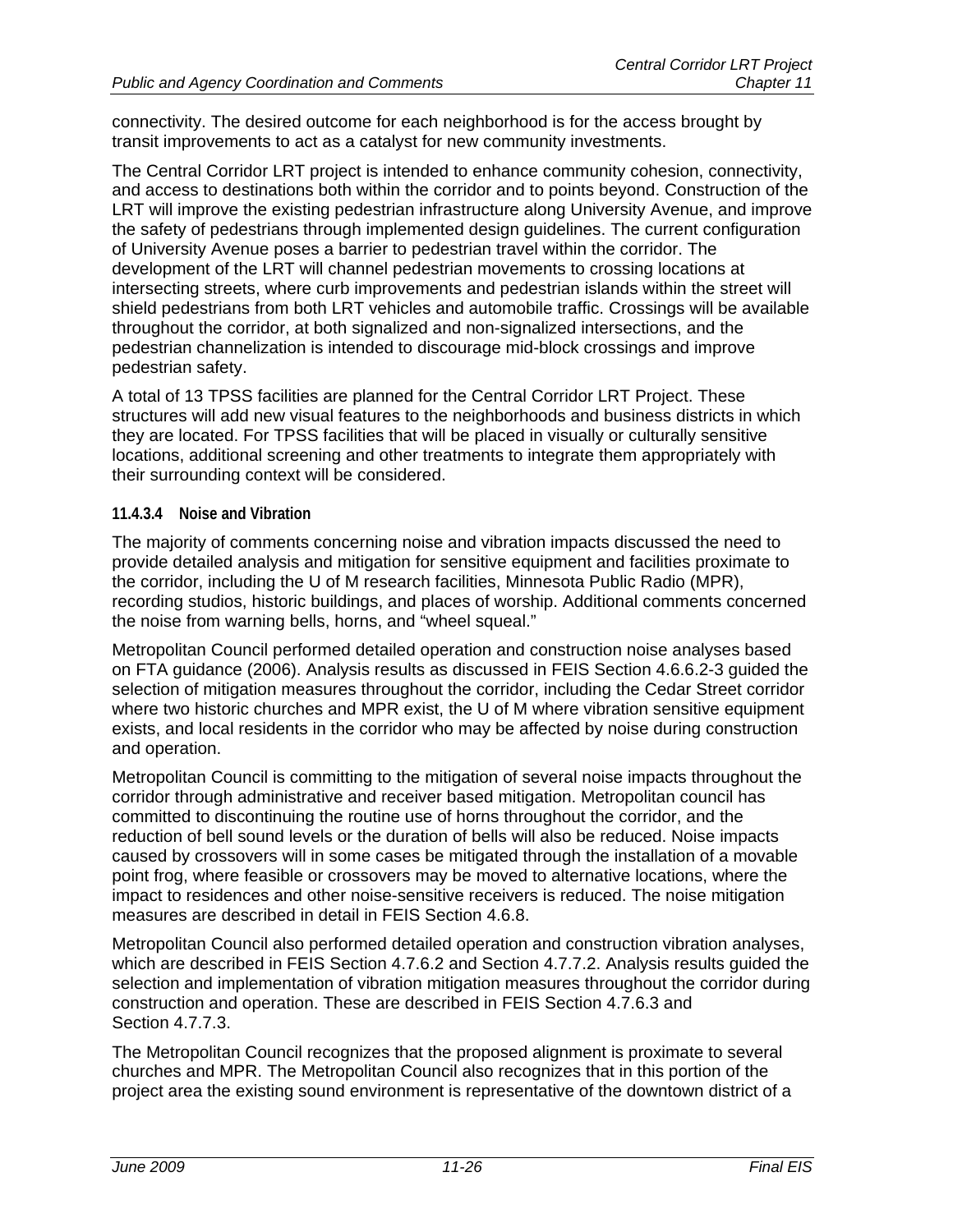major urban city. This acoustic environment is often punctuated by short-term noise events such as brake screeches, horns on vehicles, emergency responder sirens, church bells, lawn mower use, general traffic noise, etc. Within this environment, Metropolitan Council performed detailed operation and construction noise analyses that are described in FEIS Section 4.6.6.2-3 and Section 4.6.7.

Additional testing in the Cedar Street area including a horn and bell simulation presented in Section 4.6.6.3 and Appendix J guided the selection and implementation of noise mitigation measures for MPR and other noise-sensitive buildings in the Cedar Street area. MPR and other noise-sensitive locations throughout the downtown St. Paul area will also benefit from the administrative mitigation measures described above including the discontinuation of routine horn use. Metropolitan Council has also committed to receiver based mitigation at MPR. For further detail concerning the noise mitigation measures for this location are described in FEIS Section 4.6.8 and Section 4.6.9.

The results of the detailed analysis also guided the selection and implementation of noise and vibration mitigation measures associated with the OMF. No noise impacts associated with the OMF in St. Paul are expected to occur. Most noise producing activities, other than the turn around, will be conducting inside the OMF.

The Metropolitan Council is committed to maintaining LRT systems to minimize avoidable noise and vibrations. The Metropolitan Council is committed to ongoing vibration monitoring at select and appropriate locations to ensure that mitigation measures as designed and constructed continue to function in the future. Technical studies for noise and vibration are located in Appendix J of this FEIS.

#### **11.4.3.5 Cultural Resources**

The majority of comments concerning cultural resources focused on potential impacts to historic buildings and historic districts. In particular, concerns were expressed about the Union Depot, Church of St. Louis, King of France, Central Presbyterian Church, Norwegian Evangelical Lutheran Church, Ford Motor Company building, St. Paul Athletic Club, as well as many other historic buildings. Historic Districts were also identified as concerns, including the Capitol Mall Historic District, Lowertown Historic District, Prospect Park, and the University of Minnesota Historic District. Concerns were focused on changes to the historic setting as well as potential construction related impacts.

The FEIS evaluates and discusses how the project may affect historic buildings and historic districts that are proximate to the corridor. This includes discussion of potential visual and aesthetic impacts, changes to the historic setting from noise or traffic, and direct impacts from construction noise, vibration, and temporary easements. The Metropolitan Council is working closely with the State Historic Preservation Office and FTA to obtain a determination of effects and to develop a Programmatic Agreement that identifies necessary mitigation. Coordination with local stakeholders, including property owners and historic district representatives will continue. The Programmatic Agreement is included in Appendix G of this FEIS.

#### **11.4.3.6 Impacts to Churches**

Comments regarding access to places of worship in the Central Corridor mainly concerned Central Presbyterian Church and the Church of St. Louis, King of France. A portion of the alignment along Cedar Street in the Capitol Area will pass in front of two churches where the right-of-way for the Preferred Alternative is not wide enough to allow two-way traffic.